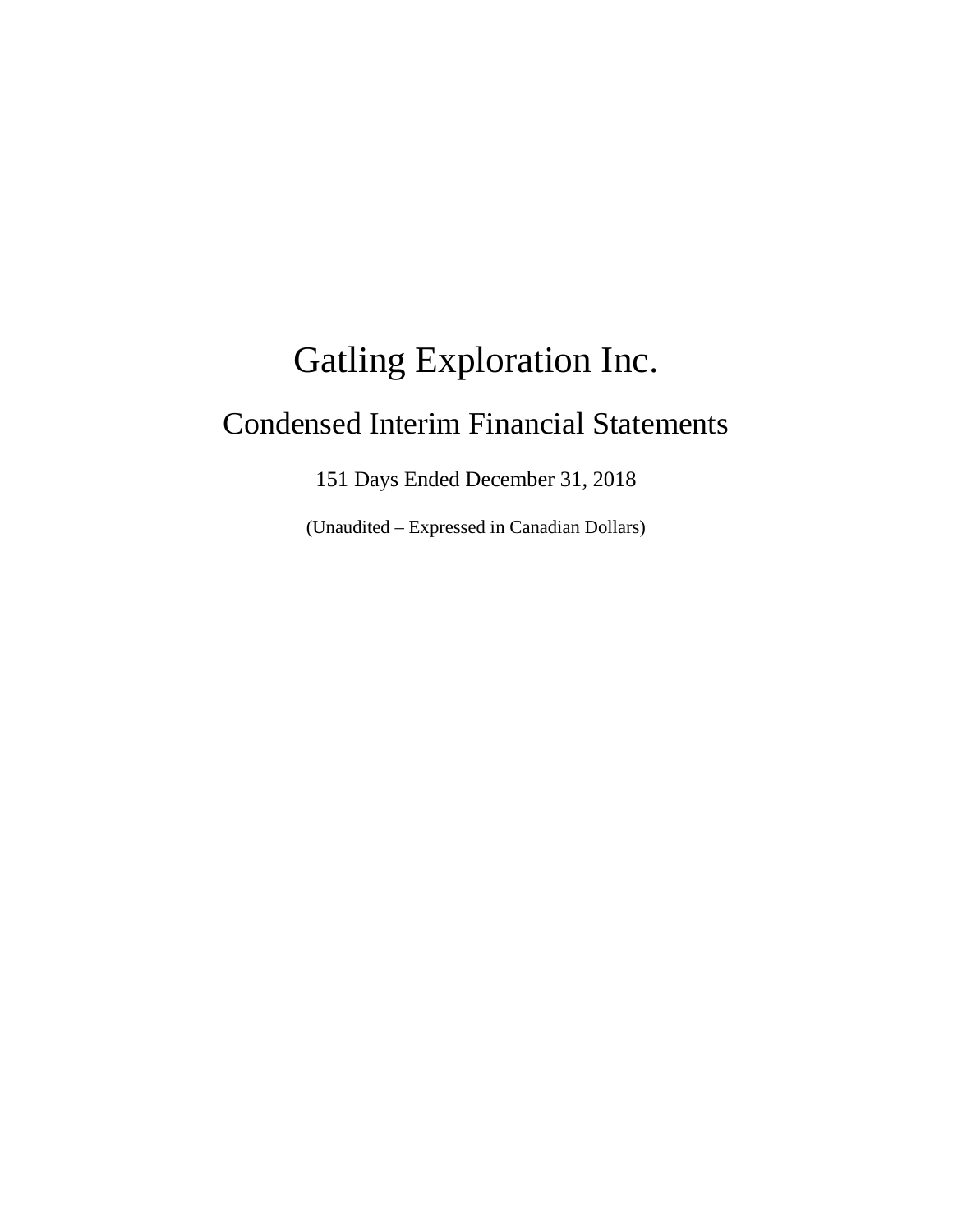# Gatling Exploration Inc.

151 Days Ended December 31, 2018

| <b>INDEX</b>                                        | Page   |
|-----------------------------------------------------|--------|
| <b>Condensed Interim Financial Statements</b>       |        |
| Notice of No Auditor Review                         |        |
| Condensed Interim Statement of Financial Position   | 1      |
| Condensed Interim Statement of Comprehensive Loss   | 2      |
| Condensed Interim Statement of Changes in Equity    | 3      |
| <b>Condensed Interim Statement of Cash Flows</b>    | 4      |
| Notes to the Condensed Interim Financial Statements | $5-19$ |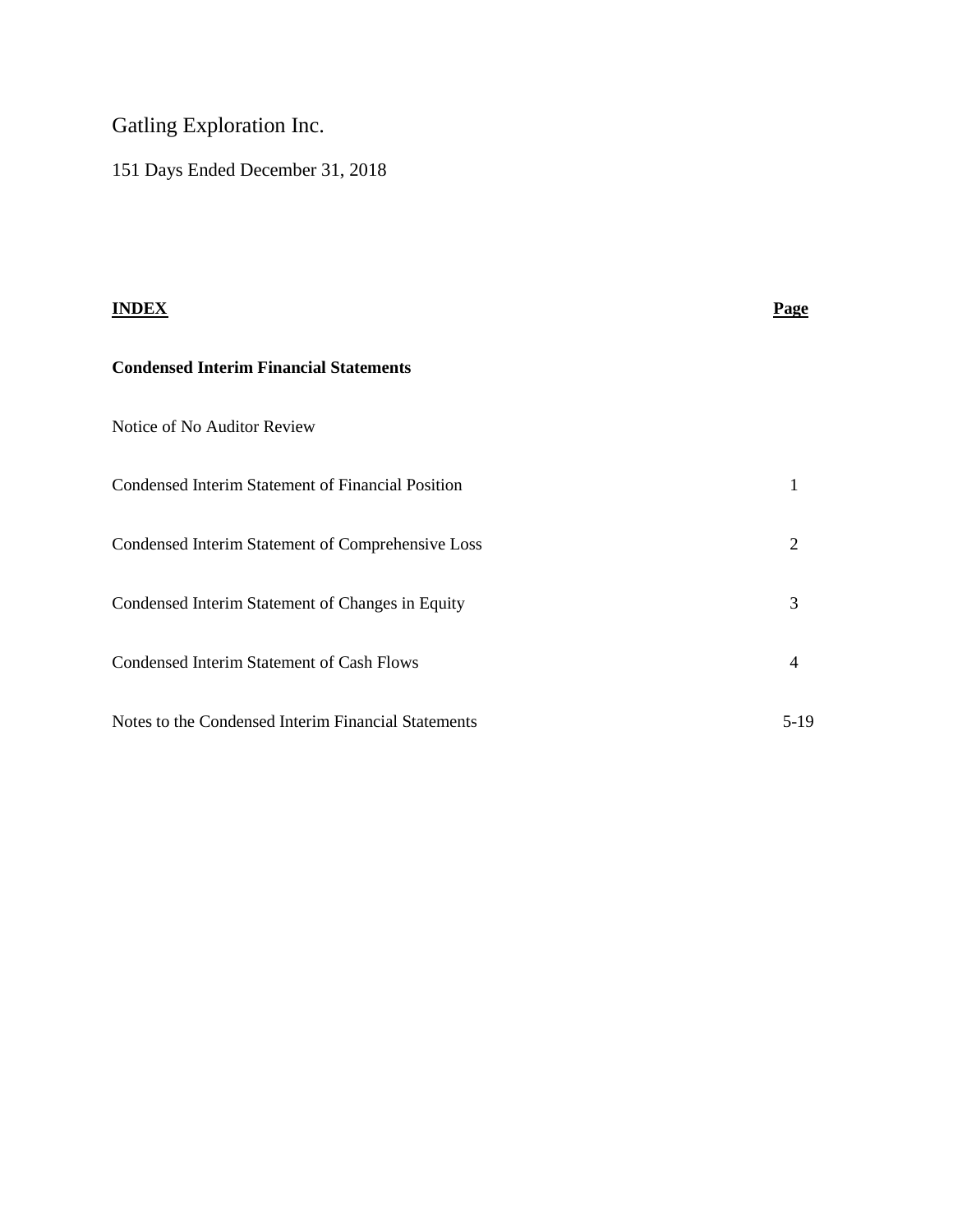#### **NOTICE OF NO AUDITOR REVIEW OF CONDENSED INTERIM FINANCIAL STATEMENTS**

Under National Instrument 51-102, Part 4, subsection 4.3(3) (a), if an auditor has not performed a review of the condensed interim financial statements, they must be accompanied by a notice indicating that the condensed interim financial statements have not been reviewed by an auditor.

The accompanying unaudited condensed interim financial statements of the Company have been prepared by and are the responsibility of the Company's management.

The Company's independent auditor has not performed a review of these condensed interim financial statements in accordance with standards established by the Chartered Professional Accountants of Canada for a review of condensed interim financial statements by an entity's auditor.

February 28, 2019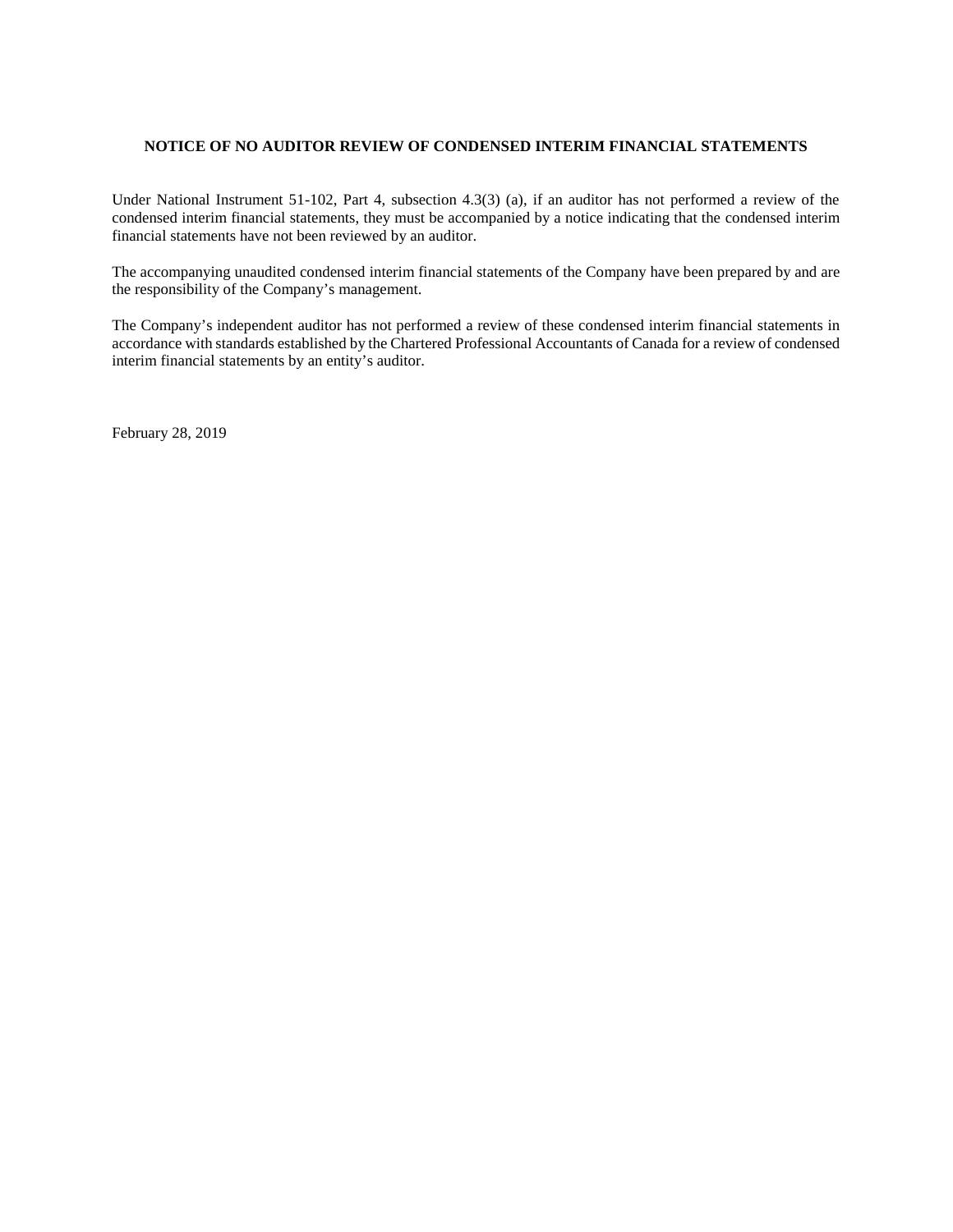## Gatling Exploration Inc.

Condensed Interim Statement of Financial Position (Unaudited – Expressed in Canadian Dollars)

|                                               | December 31,<br>2018 |             |
|-----------------------------------------------|----------------------|-------------|
| <b>Assets</b>                                 |                      |             |
| <b>Current</b>                                |                      |             |
| Cash and cash equivalents                     | $\mathbb{S}$         | 9,411,752   |
| Receivables                                   |                      | 42,899      |
| Prepaid expenses                              |                      | 245,310     |
|                                               |                      | 9,699,961   |
| <b>Equipment</b> (note 7)                     |                      | 155,884     |
|                                               | $\mathbb{S}$         | 9,855,845   |
| <b>Liabilities</b>                            |                      |             |
| <b>Current</b>                                |                      |             |
| Accounts payable and accrued liabilities      | $\mathbb{S}$         | 108,274     |
| Other liabilities (note 9)                    |                      | 513,508     |
|                                               |                      | 621,782     |
| <b>Shareholders' Equity</b>                   |                      |             |
| <b>Share Capital</b> (note 11)                |                      | 12,378,787  |
| <b>Share-based Payments Reserve (note 11)</b> |                      | 819,961     |
| <b>Deficit</b>                                |                      | (3,964,685) |
|                                               |                      | 9,234,063   |
|                                               | \$                   | 9,855,845   |

**Going Concern** (note 2) **Subsequent Events** (note 13)

Approved on behalf of the Board:

……………………………… Director ……………………………… Director

 *"Richard Boulay" "Nav Dhaliwal"* Richard Boulay Nav Dhaliwal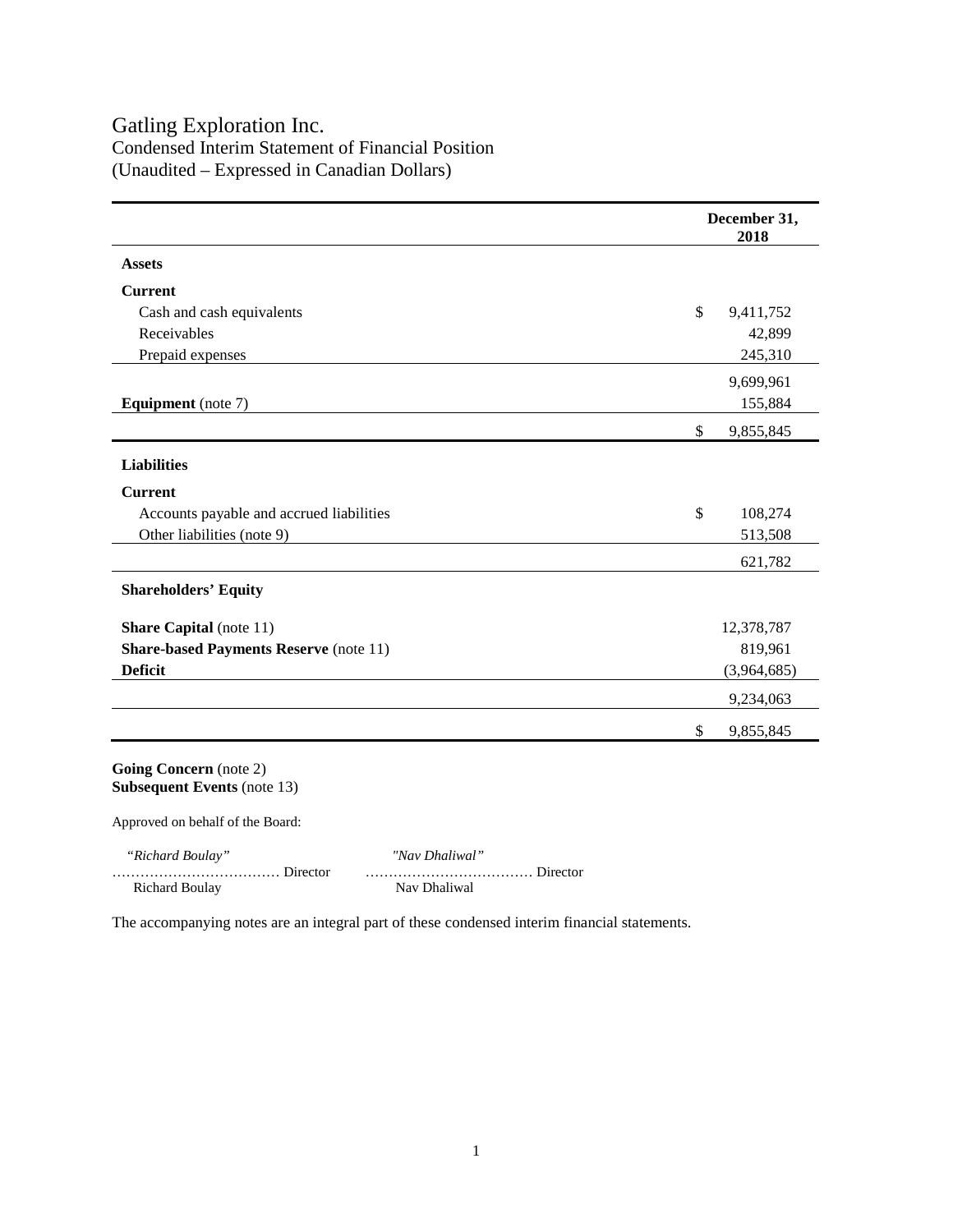# Gatling Exploration Inc.

Condensed Interim Statement of Comprehensive Loss (Unaudited – Expressed in Canadian Dollars)

|                                                                             | <b>Three Months</b> |    |                |
|-----------------------------------------------------------------------------|---------------------|----|----------------|
|                                                                             | <b>Ended</b>        |    | 151 Days Ended |
|                                                                             | December 31,        |    | December 31,   |
|                                                                             | 2018                |    | 2018           |
| <b>Expenses</b>                                                             |                     |    |                |
|                                                                             | \$                  | \$ |                |
| Consulting fees (note 10)                                                   | 106,197             |    | 121,697        |
| Exploration and evaluation costs (note 10)                                  | 148,500             |    | 2,514,698      |
| Management fees (note 10)                                                   | 245,000             |    | 245,000        |
| Office and general                                                          | 17,489              |    | 17,735         |
| Professional fees (note 10)                                                 | 93,585              |    | 93,630         |
| Rent                                                                        | 9,000               |    | 9,000          |
| Share-based payments (notes 10 and 11)                                      | 872,438             |    | 872,438        |
| Shareholder communications and investor relations                           | 54,407              |    | 61,232         |
| Transfer agent and filings fees                                             | 16,521              |    | 52,785         |
| Travel                                                                      | 7,447               |    | 7,447          |
|                                                                             |                     |    |                |
| <b>Loss Before Other Items</b>                                              | (1,570,584)         |    | (3,995,662)    |
| <b>Other Items</b>                                                          |                     |    |                |
| Other income (note 9)                                                       | 5,987               |    | 5,987          |
| Interest income                                                             | 24,990              |    | 24,990         |
|                                                                             |                     |    |                |
| Net Loss and Comprehensive Loss for the Period                              | \$<br>(1,539,607)   | \$ | (3,964,685)    |
| <b>Basic and Diluted Loss Per Share</b>                                     | \$<br>(0.04)        | \$ | (0.16)         |
|                                                                             |                     |    |                |
|                                                                             |                     |    |                |
| Weighted Average Number of Common Shares Outstanding - Basic<br>and Diluted | 36,206,323          |    | 25,137,942     |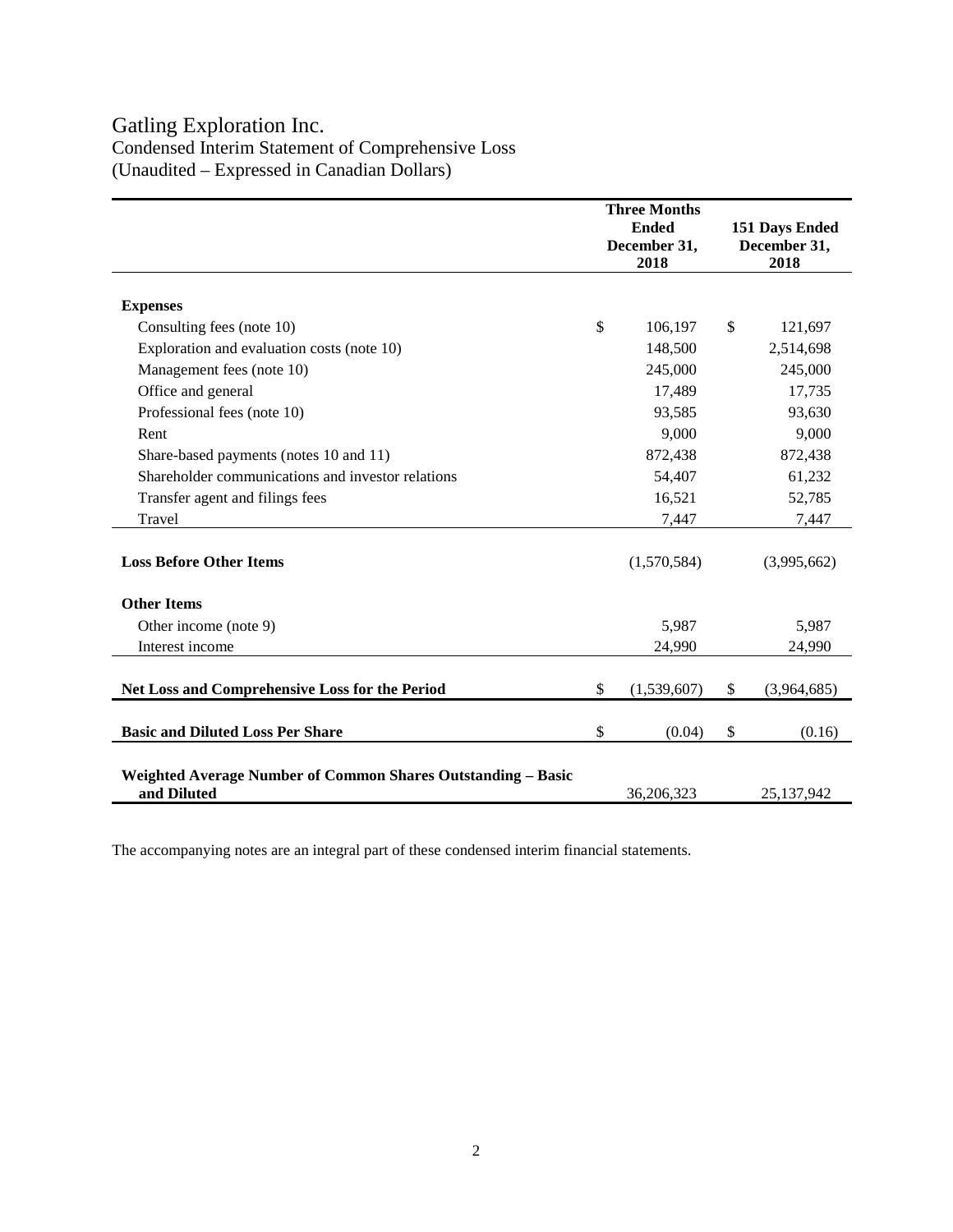## Gatling Exploration Inc. Condensed Interim Statement of Changes in Equity (Unaudited – Expressed in Canadian Dollars)

|                                                   |                            |      | <b>Share Capital</b>     |                            |                          |             |
|---------------------------------------------------|----------------------------|------|--------------------------|----------------------------|--------------------------|-------------|
|                                                   | Number of<br><b>Shares</b> |      | <b>Share Capital</b>     | <b>Contributed Surplus</b> | <b>Deficit</b>           | Total       |
| <b>Balance, August 2, 2018</b>                    |                            | - \$ | $\blacksquare$           | \$                         | \$<br>$\blacksquare$     | \$          |
| Shares issued as part of the Arrangement (note 1) | 33,426,512                 |      | 9,359,423                | $\qquad \qquad$            | $\qquad \qquad$          | 9,359,423   |
| Private placements                                | 11,544,328                 |      | 3,463,298                |                            | $\overline{\phantom{0}}$ | 3,463,298   |
| Share issue costs                                 | 500,000                    |      | (18,916)                 | $\overline{\phantom{a}}$   | $\overline{\phantom{0}}$ | (18,916)    |
| Flow-through liability                            |                            |      | (519, 495)               |                            | $\overline{\phantom{0}}$ | (519, 495)  |
| Stock options granted                             |                            |      |                          | 872,438                    | $\overline{\phantom{a}}$ | 872,438     |
| Shares issued on exercise of stock options        | 200,000                    |      | 42,000                   |                            |                          | 42,000      |
| Transfer of stock option fair value on exercise   |                            |      | 52,477                   | (52, 477)                  |                          |             |
| Net loss and comprehensive loss for period        |                            |      | $\overline{\phantom{a}}$ | $\overline{\phantom{a}}$   | (3,964,685)              | (3,964,685) |
| <b>Balance, December 31, 2018</b>                 | 45,670,840                 |      | 12,378,787               | 819,961                    | (3,964,685)              | 9,234,063   |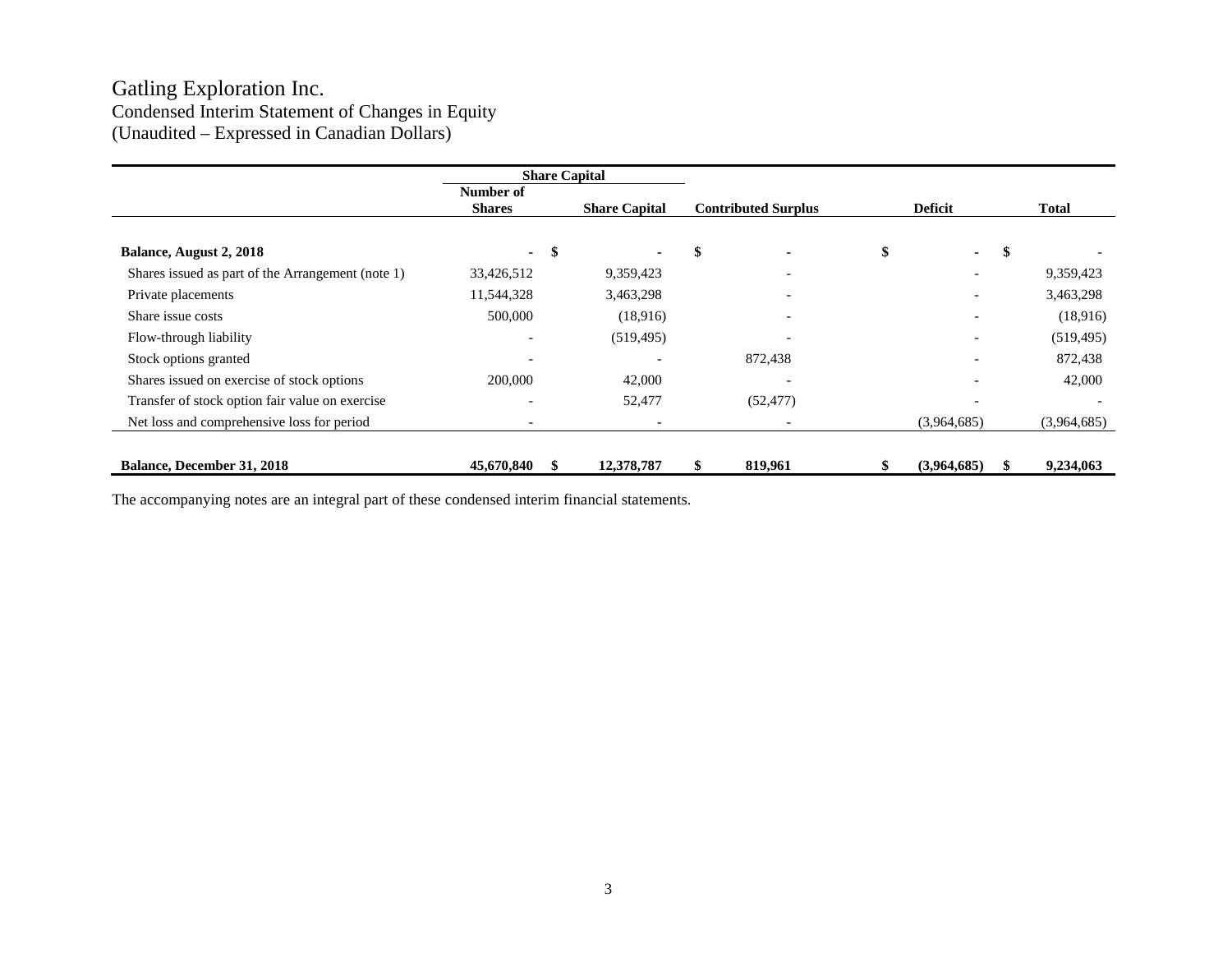# Gatling Exploration Inc.

Condensed Interim Statement of Cash Flows For the 151 Days Ended December 31, (Unaudited – Expressed in Canadian Dollars)

|                                                           | 2018              |
|-----------------------------------------------------------|-------------------|
| <b>Operating Activities</b>                               |                   |
| Net loss for the period                                   | \$<br>(3,964,685) |
| Items not involving cash                                  |                   |
| Shares issued for exploration and evaluation costs        | 2,359,423         |
| Share-based payments                                      | 872,438           |
| Other income                                              | (5,987)           |
| Changes in non-cash working capital                       |                   |
| Receivables                                               | (42,899)          |
| Prepaid expenses                                          | (245,310)         |
| Accounts payable and accrued liabilities                  | 108,274           |
| <b>Cash Provided by Operating Activities</b>              | (918, 746)        |
|                                                           |                   |
| <b>Investing Activity</b>                                 |                   |
| Purchase of equipment                                     | (155, 884)        |
| <b>Cash Provided Used in Investing Activity</b>           | (155, 884)        |
| <b>Financing Activities</b>                               |                   |
| Cash received as a result of Arrangement                  | 7,000,000         |
| Shares issued for cash                                    | 3,505,298         |
| Share issuance costs                                      | (18,916)          |
| <b>Cash Provided by Financing Activities</b>              | 10,486,382        |
|                                                           |                   |
| <b>Inflow of Cash and Cash Equivalents</b>                | 9,411,752         |
| <b>Cash and Cash Equivalents, Beginning of Period</b>     |                   |
| <b>Cash and Cash Equivalents, End of Period</b>           | \$<br>9,411,752   |
| <b>Supplemental Disclosure with Respect to Cash Flows</b> |                   |
| Income tax paid                                           | \$                |
| Interest received                                         | \$<br>24,990      |
| Interest paid                                             | \$                |
| Fair value of stock options exercised                     | \$<br>52,477      |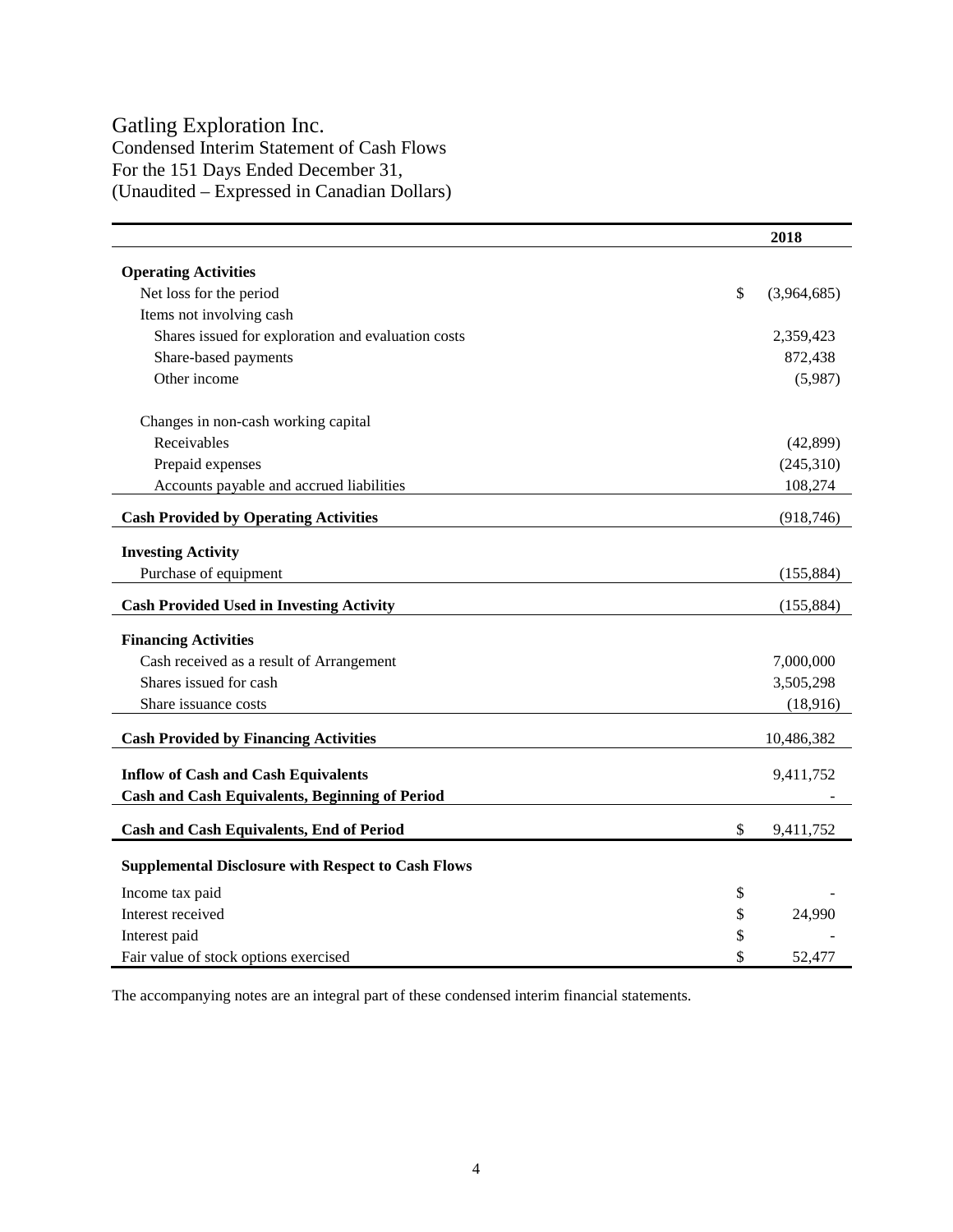#### **1. NATURE OF OPERATIONS AND CONTINUANCE OF OPERATIONS**

Gatling Exploration Inc. (the "Company") is an exploration stage company incorporated on August 2, 2018, under the laws of the province of British Columbia, Canada. Its principal business activity is the acquisition, exploration and evaluation of mineral properties located in the province of Ontario, Canada. The Company's common shares are traded on the TSX Venture Exchange ("TSX-V") under the symbol "GTR". The Company's head office and principal business address is 1680 – 200 Burrard Street, Vancouver, British Columbia, Canada, V6C 3L6. The Company's registered and records office is 400 – 725 Granville Street, Vancouver, British Columbia, Canada, V7Y 1G5.

On September 24, 2018, Bonterra Resources Inc. ("Bonterra") completed a plan of arrangement (the "Arrangement") whereby Bonterra spun out its Larder Lake Project assets of \$2,359,423 and cash of \$7,000,000 in order to create a new exploration company (the Company), by way of plan of arrangement under the *Business Corporations Act* (British Columbia). Each holder of common shares of Bonterra received one common share of the Company for each seven common shares of Bonterra held.

#### **2. GOING CONCERN**

These condensed interim financial statements (the "financial statements") have been prepared on the basis of accounting principles applicable to a going concern, which assumes that the Company will continue in operation for the foreseeable future and will be able to realize its assets and discharge its liabilities in the normal course of operations.

The Company's ability to continue its operations and to realize assets at their carrying values is dependent upon its ability to fund its existing acquisition and exploration commitments on its exploration and evaluation projects when they come due, which would cease to exist if the Company decides to terminate its commitments, and to cover its operating costs. The Company may be able to generate working capital to fund its operations by the sale of its exploration and evaluation projects or raising additional capital through equity markets. However, there is no assurance it will be able to raise funds in the future. These financial statements do not give effect to any adjustments required to realize its assets and discharge its liabilities in other than the normal course of business and at amounts different from those reflected in the accompanying financial statements.

#### **3. BASIS OF PREPARATION**

a) Statement of compliance

The condensed interim financial statements of the Company have been prepared in accordance with International Accounting Standard 34 *Interim Financial Reporting*.

These condensed interim financial statements were reviewed by the Audit Committee and approved and authorized for issue by the Board of Directors on February 28, 2019.

b) Basis of measurement

These financial statements have been prepared under the historical cost basis, except for certain financial instruments, which are measured at fair value, as explained in the significant accounting policies (note 4). These financial statements have been prepared under the accrual basis of accounting, except for cash flow information.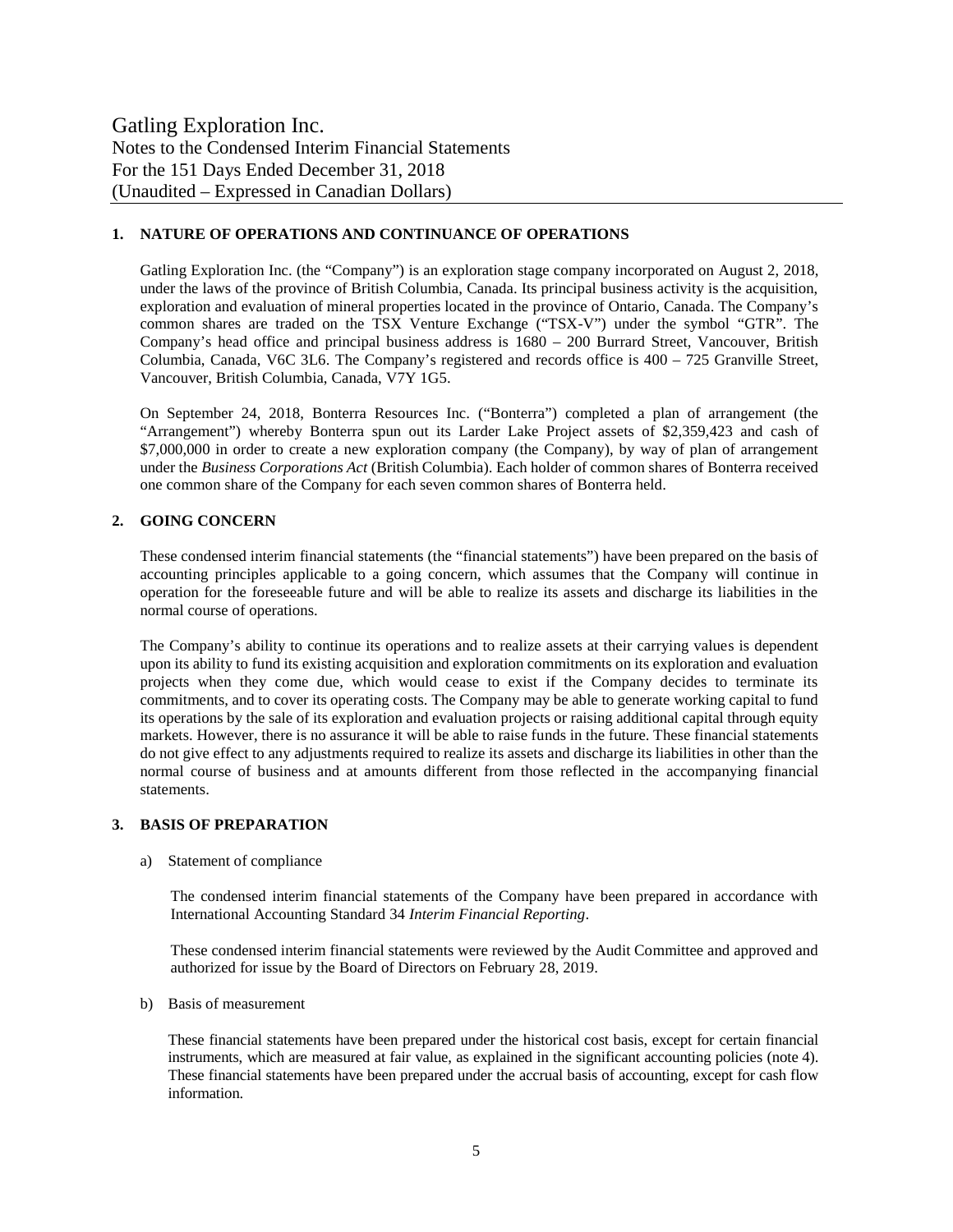#### **3. BASIS OF PREPARATION** (Continued)

b) Basis of measurement (continued)

Previously reported in the condensed interim financial statements for the six months ended September 30, 2018, the historical accounts of the Company were prepared on a carve-out basis from Bonterra, representing the historical operations of the Larder Lake Project since March 16, 2016 (the date of acquisition of the Larder Lake Project by Bonterra) and were derived from Bonterra's historical accounting records. The historical accounts of the Company reflected the statements of financial position, comprehensive loss, changes in equity and cash flows as if the Larder Lake Project had been an independent operation during the periods reported. The statements of comprehensive loss included an allocation of Bonterra's general and administrative expenses calculated on the basis of the ratio of time spent on the Larder Lake Project as compared to time spent on Bonterra's other exploration and evaluation assets.

For the 151 days ended December 31, 2018, the Company is now reporting the carve-out using a fair value approach where the Arrangement between Bonterra and the Company was deemed to be a purchase of an asset. As such, International Financial Reporting Standard ("IFRS") 2 *Share-Based Payments* was used to determine fair value of the asset acquired (see note 8).

#### **4. SIGNIFICANT ACCOUNTING POLICIES**

The accounting policies have been applied consistently throughout by the Company for purposes of these financial statements.

a) Cash and cash equivalents

Cash and cash equivalents includes cash on hand, demand deposits with financial institutions, and other short-term, highly liquid investments that are readily convertible to known amounts of cash and subject to an insignificant risk of change in value.

- b) Exploration and evaluation assets
	- *i) Exploration and evaluation costs*

Exploration and evaluation costs are expensed in the year in which they are incurred.

*ii) Exploration and evaluation expenditures*

Once the legal right to explore a property has been acquired, costs directly related to exploration and evaluation expenditures are recognized and capitalized, in addition to the acquisition costs. These direct expenditures include such costs as materials used, surveying costs, drilling costs, payments made to contractors, and amortization on plant and equipment during the exploration phase. Costs not directly attributable to exploration and evaluation activities, including general administrative overhead costs, are expensed in the year in which they occur.

Mining exploration tax credits for certain exploration expenditures incurred in Quebec and Ontario are treated as a reduction of the exploration and development costs of the respective resource property. The amounts are recorded in the year they are received.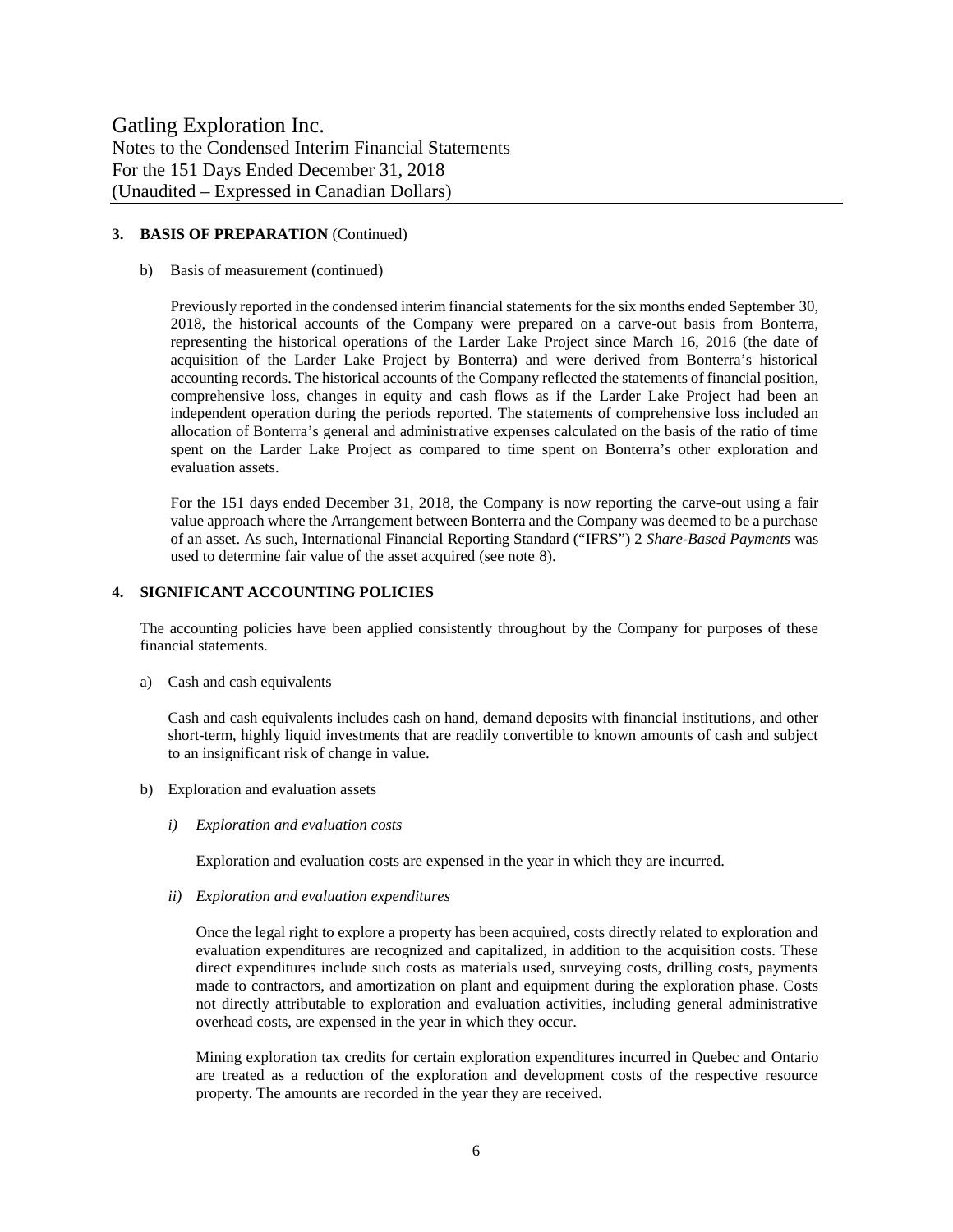#### **4. SIGNIFICANT ACCOUNTING POLICIES** (Continued)

- b) Exploration and evaluation assets (continued)
	- *ii) Exploration and evaluation expenditures* (continued)

Mineral property acquisition costs and exploration and evaluation expenditures are recorded at cost. When shares are issued as part of mineral property acquisition costs, they are valued at the closing share price on the date of issuance. Payments related to a property acquired under an option or joint venture agreement, where payments are made at the sole discretion of the Company, are recorded upon payment.

The Company may occasionally enter into farm-out arrangements, whereby the Company will transfer part of a mineral interest, as consideration, for an agreement by the transferee to meet certain exploration and evaluation expenditures that would have otherwise been undertaken by the Company. The Company does not record any expenditures made by the farmee on its behalf. Any cash consideration received from the agreement is credited against the costs previously capitalized to the mineral interest given up by the Company, with any excess cash accounted for as a gain on disposal.

Once the technical feasibility and commercial viability of extracting the mineral resource has been determined, the property is considered to be a mine under development and is classified as "mines under construction". Exploration and evaluation assets are tested for impairment before the assets are transferred to development properties.

As the Company currently has no operational income, any incidental revenues earned in connection with exploration activities are applied as a reduction to capitalized exploration and evaluation assets.

Exploration and evaluation assets are classified as intangible.

#### *iii) Decommissioning liabilities*

An obligation to incur decommissioning and site rehabilitation costs occurs when environmental disturbance is caused by exploration, evaluation, development or ongoing production.

Decommissioning and site rehabilitation costs arising from the installation of plant and other site preparation work, discounted to their net present value, are provided when the obligation to incur such costs arises and are capitalized into the cost of the related asset. These costs are charged against operations through amortization of the asset and unwinding of the discount on the provision.

Amortization is included in operating costs while the unwinding of the discount is included as a financing cost. Changes in the measurement of a liability relating to the decommissioning or site rehabilitation of plant and other site preparation work are added to, or deducted from, the cost of the related asset and charged against operating profit or loss. The discount rate used to measure the net present value of the obligations is the pre-tax rate that reflects the current market assessment of the time value of money and the risks specific to the obligation.

The costs for the restoration of site damage, which arises during production, are provided at their net present values and charged against operations as extraction progresses.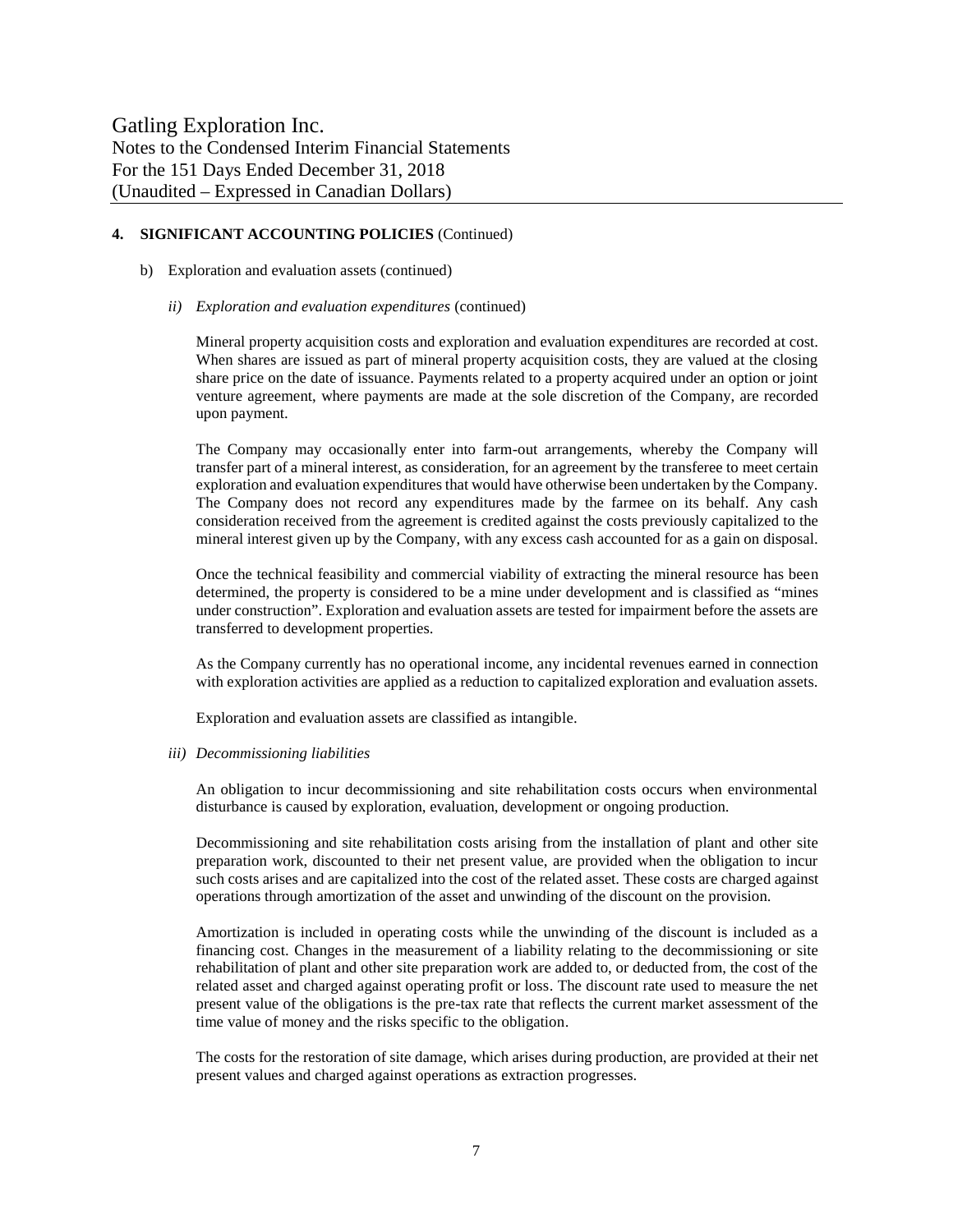#### **4. SIGNIFICANT ACCOUNTING POLICIES** (Continued)

#### c) Impairment of non-financial assets

Impairment tests on intangible assets with indefinite useful economic lives are undertaken annually at every reporting period. Other non-financial assets are subject to impairment tests whenever events or changes in circumstances indicate that their carrying amount may not be recoverable and at least annually. Where the carrying value of an asset exceeds its recoverable amount, which is the higher of value in use and fair value less costs to sell, the asset is written down accordingly.

Where it is not possible to estimate the recoverable amount of an individual asset, the impairment test is carried out on the asset's cash-generating unit, which is the lowest group of assets in which the asset belongs for which there are separately identifiable cash inflows that are largely independent of the cash inflows from other assets. The Company has one cash-generating unit for which impairment testing is performed.

An impairment loss is charged to profit or loss, except to the extent they reverse gains previously recognized in accumulated other comprehensive income/loss.

d) Financial instruments

All financial assets not classified at amortized cost or fair value through other comprehensive income are measured at fair value through profit or loss ("FVTPL"). On initial recognition, the Company can irrevocably designate a financial asset at FVTPL if doing so eliminates or significantly reduces an accounting mismatch.

A financial asset is measured at amortized cost if it meets both of the following conditions and is not designated at FVTPL:

- It is held within a business model whose objective is to hold the financial asset to collect the contractual cash flows associated with the financial asset instead of selling the financial asset for a profit or loss; and
- Its contractual terms give rise to cash flows that are solely payments of principal and interest.

All financial instruments are initially recognized at fair value on the condensed interim statement of financial position. Subsequent measurement of financial instruments is based on their classification. Financial assets and liabilities classified at FVTPL are measured at fair value with changes in those fair values recognized in the condensed interim statement of comprehensive loss for the period. Financial assets classified at amortized cost and financial liabilities are measured at amortized cost using the effective interest method.

#### *Fair value hierarchy*

Fair value measurements of financial instruments are required to be classified using a fair value hierarchy that reflects the significance of inputs used in making the measurements. The levels of the fair value hierarchy are defined as follows:

- Level 1: Quoted prices (unadjusted) in active markets for identical assets or liabilities.
- Level 2: Inputs other than quoted prices included within Level 1 that are observable for the asset or liability, either directly or indirectly.
- Level 3: Inputs for assets or liabilities that are not based on observable market data.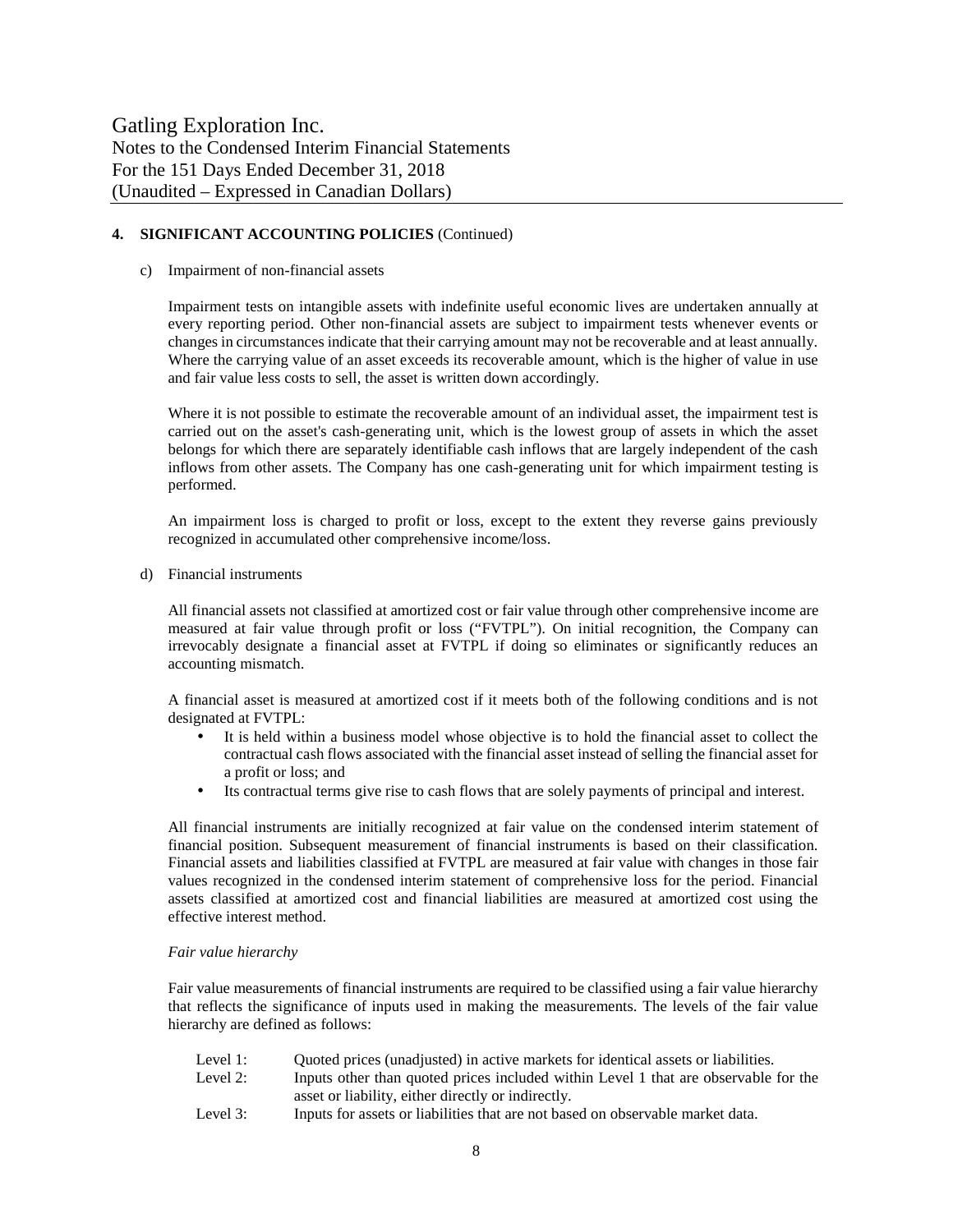#### **4. SIGNIFICANT ACCOUNTING POLICIES** (Continued)

#### e) Income taxes

Income tax expense consisting of current and deferred tax expense is recognized in the condensed interim statement of comprehensive loss. Current tax expense is the expected tax payable on the taxable income for the year, using tax rates enacted or substantively enacted at period-end, adjusted for amendments to tax payable with regard to previous years.

Deferred tax assets and liabilities and the related deferred income tax expense or recovery are recognized for deferred tax consequences attributable to differences between the financial statement carrying amounts of existing assets and liabilities and their respective tax basis. Deferred tax assets and liabilities are measured using the enacted or substantively enacted tax rates expected to apply when the asset is realized or the liability settled. The effect on deferred tax assets and liabilities of a change in tax rates is recognized in profit or loss in the period that substantive enactment occurs.

A deferred tax asset is recognized to the extent that it is probable that future taxable income will be available against which the asset can be utilized. To the extent that the Company does not consider it probable that a deferred tax asset will be recovered, the deferred tax asset is reduced. Deferred tax assets and liabilities are offset when there is a legally enforceable right to set off current tax assets against current tax liabilities and when they relate to income taxes levied by the same taxation authority and the Company intends to settle its current tax assets and liabilities on a net basis.

f) Share capital

Equity instruments are contracts that give a residual interest in the net assets of the Company. Financial instruments issued by the Company are classified as equity only to the extent that they do not meet the definition of a financial liability or financial asset. The Company's common shares, stock options, share purchase warrants and flow-through shares are classified as equity instruments.

Incremental costs directly attributable to the issue of new shares or options are shown in equity as a deduction, net of tax, from the proceeds.

The Company has adopted a pro rata method with respect to the measurement of shares and warrants issued as private placement units. The pro rata method requires each component to be valued at fair value and an allocation of the total proceeds received based on the pro rata relative values of the components.

The fair value of the common shares is based on the closing quoted bid price on the announcement date and the fair value of the common share purchase warrants is determined at the announcement date using the Black-Scholes option pricing model. The fair value attributed to the warrants is recorded in equity reserves.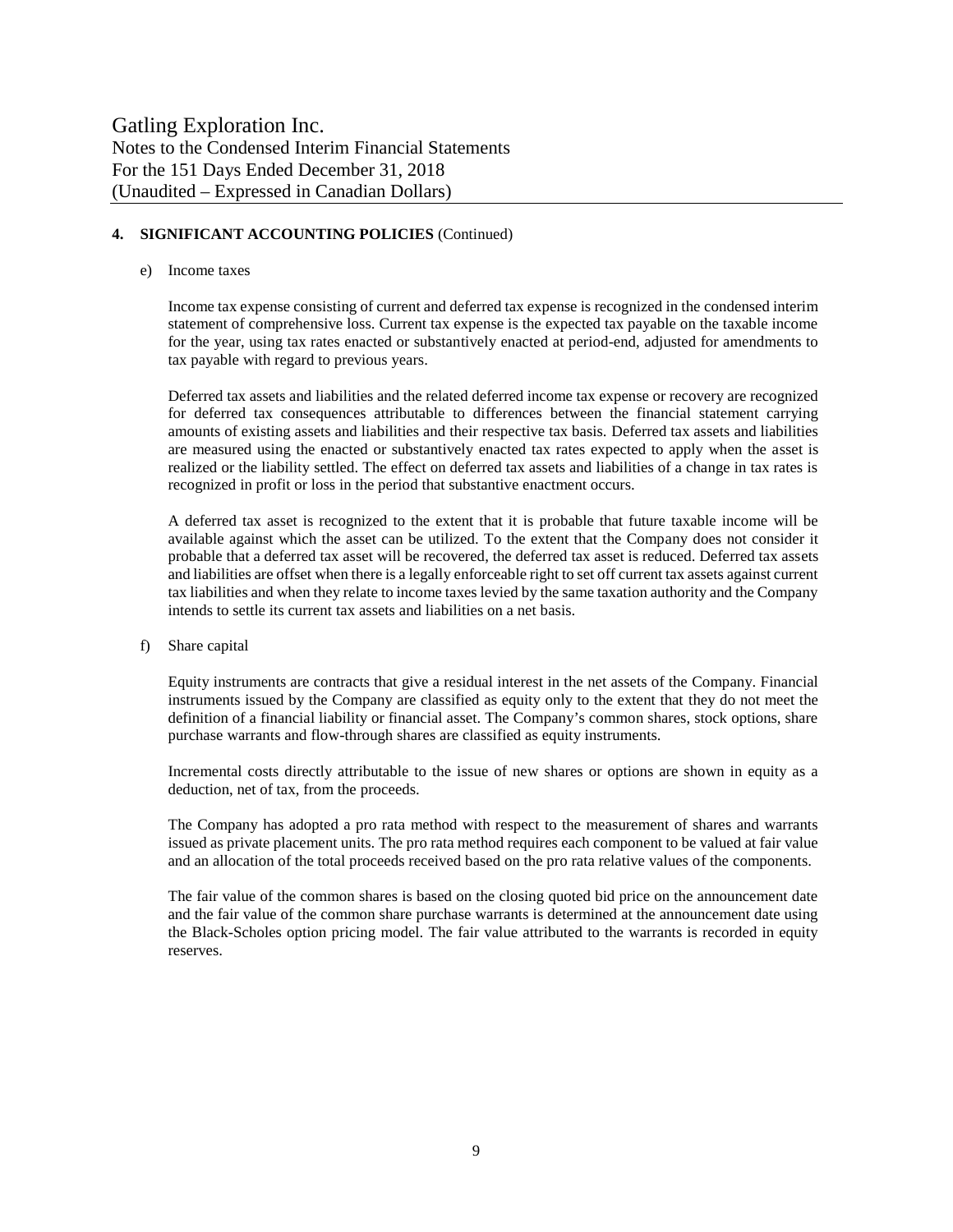#### **4. SIGNIFICANT ACCOUNTING POLICIES** (Continued)

#### g) Earnings (loss) per share

The Company presents basic earnings (loss) per share data for its common shares, calculated by dividing the income (loss) attributable to common shareholders of the Company by the weighted average number of shares outstanding during the period. The Company uses the treasury stock method for calculating diluted earnings (loss) per share. Under this method the dilutive effect on earnings per share is calculated on the use of the proceeds that could be obtained upon exercise of options, warrants and similar instruments. It assumes that the proceeds of such exercise would be used to purchase common shares at the average market price during the period. However, the calculation of diluted loss per share excludes the effects of various conversions and exercise of options and warrants that would be anti-dilutive.

#### h) Share-based payments

The Company grants share options to acquire common shares of the Company to directors, officers, employees and consultants. The fair value of share-based payments to employees is measured at grant date, using the Black-Scholes option pricing model, and is recognized over the vesting period for employees using the graded method. Fair value of share-based payments for non-employees is recognized and measured at the date the goods or services are received based on the fair value of the goods or services received. If it is determined that the fair value of goods and services received cannot be reliably measured, the share-based payment is measured at the fair value of the equity instruments issued using the Black-Scholes option pricing model.

For both employees and non-employees, the fair value of share-based payments is recognized as either an expense or as mineral property interests with a corresponding increase in share-based payments reserve. The amount recognized as expense is adjusted to reflect the number of share options expected to vest. Consideration received on the exercise of stock options is recorded in share capital and the related share-based payment in share-based payments reserve is transferred to share capital.

Where the terms and conditions of options are modified before they vest, the increase in the fair value of the options, measured immediately before and after the modification, is also charged to profit or loss over the remaining vesting period.

Where a grant of options is cancelled and settled during the vesting period, excluding forfeitures when vesting conditions are not satisfied, the Company immediately accounts for the cancellation as an acceleration of vesting and recognizes the amount that otherwise would have been recognized for services received over the remainder of the vesting period. Any payment made to the employee on the cancellation is accounted for as the repurchase of an equity interest, except to the extent the payment exceeds the fair value of the equity instrument granted, measured at the repurchase date. Any such excess is recognized as an expense. The amounts recorded in reserves for unexercised share options remain in share-based payments reserve upon their expiry or cancellation.

i) Property, plant and equipment

Property, plant and equipment are stated at cost less accumulated depreciation and impairment losses. The residual value, useful life and depreciation method are evaluated every reporting period and changes to the residual value, estimated useful life or depreciation method resulting from such review are accounted for prospectively. Depreciation is provided for at the following rate per annum:

Equipment 20% declining-balance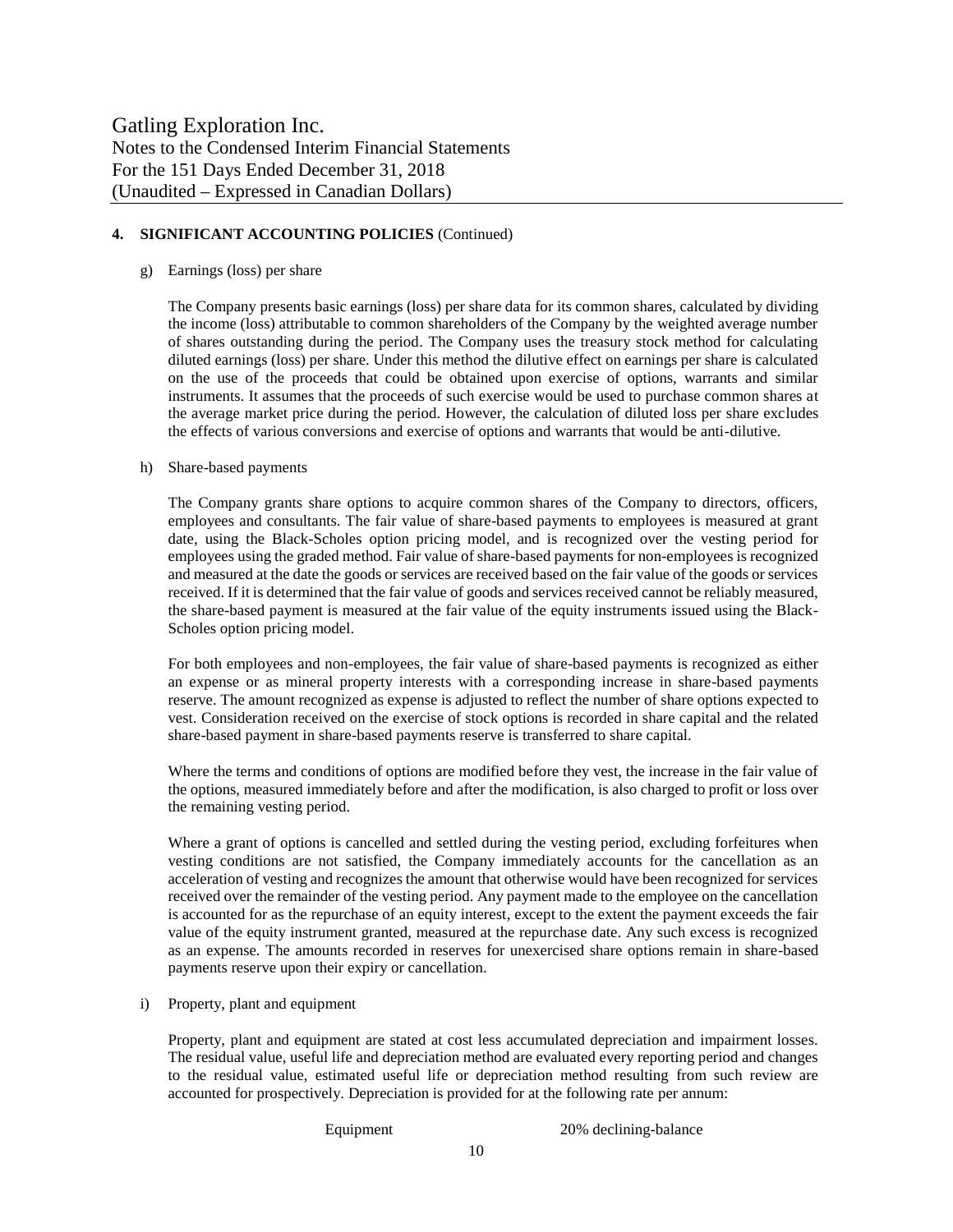#### **4. SIGNIFICANT ACCOUNTING POLICIES** (Continued)

j) New accounting standard issued but not yet effective

The Company is currently evaluating the impact that this new accounting standard is expected to have on its financial statements.

#### *IFRS 16 Leases*

IFRS 16 specifies how an IFRS reporter will recognize, measure, present and disclose leases. The standard provides a single lessee accounting model, requiring lessees to recognize assets and liabilities for all leases unless the lease term is twelve months or less or the underlying asset has a low value. Lessors continue to classify leases as operating or finance, with IFRS 16's approach to lessor accounting substantially unchanged from its predecessor, IAS 17 *Leases*. The standard was issued in January 2016 and is effective for annual periods beginning on or after January 1, 2019.

#### **5. CRITICAL ACCOUNTING ESTIMATES AND JUDGMENTS**

The Company makes estimates and assumptions about the future that affect the reported amounts of assets and liabilities. Estimates and judgments are continually evaluated based on historical experience and other factors, including expectations of future events that are believed to be reasonable under the circumstances. In the future, actual experience may differ from these estimates and assumptions.

The effect of a change in an accounting estimate is recognized prospectively by including it in comprehensive income/loss in the year of the change, if the change affects that year only, or in the year of the change and future years, if the change affects both.

#### *Critical judgments in applying accounting policies*

Information about critical judgments in applying accounting policies that have the most significant risk of causing material adjustment to the carrying amounts of assets and liabilities recognized in the financial statements within the next fiscal year are discussed below.

a) Title to mineral property interests

Although the Company has taken steps to verify title to mineral properties in which it has an interest, these procedures do not guarantee the Company's title. Such properties may be subject to prior agreements or transfers and title may be affected by undetected defects.

b) Income taxes

Significant judgment is required in determining the provision for income taxes. There are many transactions and calculations undertaken during the ordinary course of business for which the ultimate tax determination is uncertain. The Company recognizes liabilities and contingencies for anticipated tax audit issues based on the Company's current understanding of the tax law. For matters where it is probable that an adjustment will be made, the Company records its best estimate of the tax liability including the related interest and penalties in the current tax provision. Management believes they have adequately provided for the probable outcome of these matters; however, the final outcome may result in a materially different outcome than the amount included in the tax liabilities.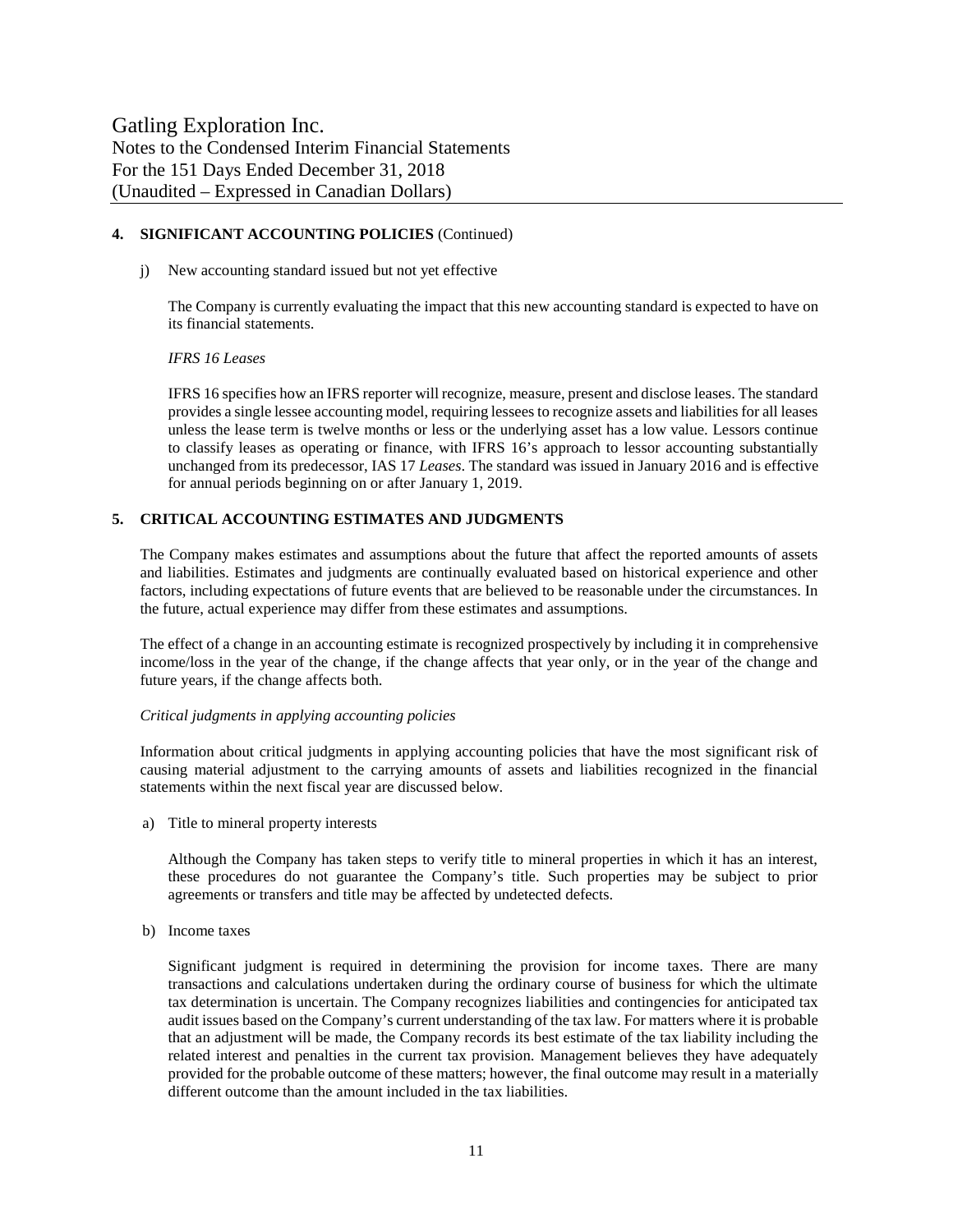#### **5. CRITICAL ACCOUNTING ESTIMATES AND JUDGMENTS** (Continued)

#### b) Income taxes (continued)

In addition, the Company recognizes deferred tax assets relating to tax losses carried forward to the extent that it is probable that taxable profit will be available against which a deductible temporary difference can be utilized. This is deemed to be the case when there are sufficient taxable temporary differences relating to the same taxation authority and the same taxable entity that are expected to reverse in the same year as the expected reversal of the deductible temporary difference, or in years into which a tax loss arising from the deferred tax asset can be carried back or forward. However, utilization of the tax losses also depends on the ability of the taxable entity to satisfy certain tests at the time the losses are recouped.

#### c) Going concern risk assessment

The Company's ability to continue its operations and to realize its assets at their carrying values is dependent upon its ability to fund its existing acquisition and exploration commitments on its exploration and evaluation projects when they come due, which would cease to exist if the Company decides to terminate its commitments, and to cover its operating costs. The Company may be able to generate working capital to fund its operations by the sale of its exploration and evaluation assets or raising additional capital through equity markets. However, there is no assurance it will be able to raise funds in the future. These financial statements do not give effect to any adjustments required to realize its assets and discharge its liabilities in other than the normal course of business and at amounts different from those reflected in the accompanying financial statements.

#### *Key source of estimation uncertainty*

The following are key assumptions concerning the future and other key sources of estimation uncertainty that have a significant risk of resulting in material adjustments to the financial statements.

a) Decommissioning liabilities

Rehabilitation provisions have been created based on the Company's internal estimates. Assumptions, based on the current economic environment, have been made that management believes are a reasonable basis upon which to estimate the future liability. These estimates take into account any material changes to the assumptions that occur when reviewed regularly by management. Estimates are reviewed annually and are based on current regulatory requirements. Significant changes in estimates of contamination, restoration standards and techniques will result in changes to provisions from year to year. Actual rehabilitation costs will ultimately depend on future market prices for the rehabilitation costs, which will reflect the market condition at the time the rehabilitation costs are actually incurred.

The final cost of the currently recognized rehabilitation provisions may be higher or lower than currently provided for. As at December 31, 2018, the Company has no known rehabilitation requirements, and accordingly, no provision has been made.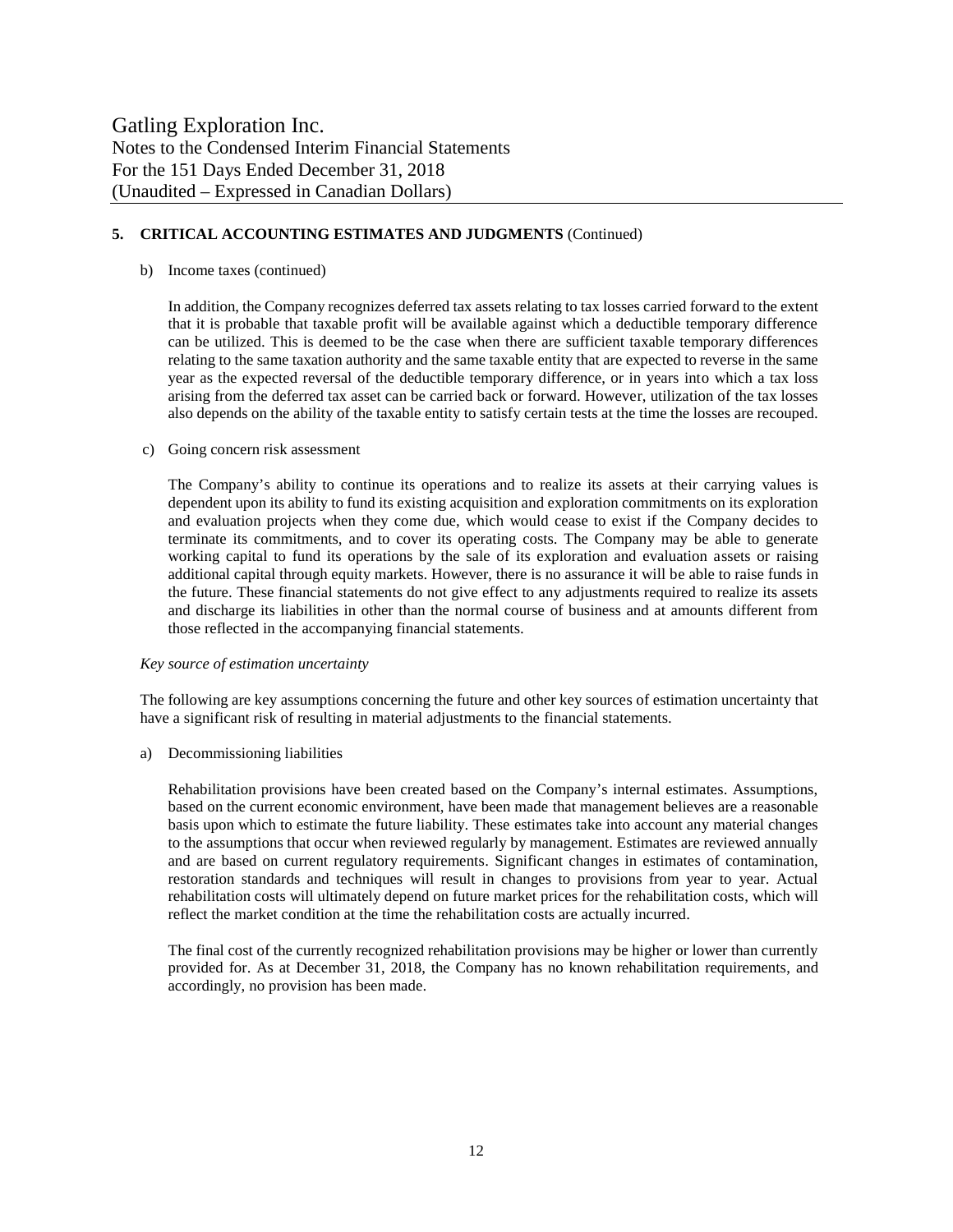#### **6. FINANCIAL INSTRUMENTS**

Financial instruments are agreements between two parties that result in promises to pay or receive cash or equity instruments. The Company classifies its financial instruments as follows: cash and cash equivalents are classified as FVTPL; receivables, as amortized cost; and accounts payable and accrued liabilities, as amortized cost. The carrying values of these instruments approximate their fair values due to their short term to maturity.

The following table sets forth the Company's financial assets measured at fair value by levels within the fair value hierarchy:

| <b>December 31, 2018</b>  | <b>Level 1</b> | <b>Level 3</b><br>Level 2 |        | Total       |
|---------------------------|----------------|---------------------------|--------|-------------|
| Cash and cash equivalents | \$9.411.752    | $\overline{\phantom{a}}$  | $\sim$ | \$9.411.752 |

The Company has exposure to the following risks from its use of financial instruments:

- Credit risk;
- Liquidity risk; and
- Market risk.
- a) Credit risk

Credit risk is the risk that one party to a financial instrument will cause a financial loss for the other party by failing to discharge an obligation. The Company manages credit risk, in respect of cash and cash equivalents, by placing it at major Canadian financial institutions. The Company has minimal credit risk.

b) Liquidity risk

Liquidity risk is the risk that the Company will not be able to meet its financial obligations as they fall due. The Company's approach to managing liquidity is to ensure, as far as possible, that it will always have sufficient liquid funds to meet its liabilities when due, under both normal and stressed conditions, without incurring unacceptable losses or risking damage to the Company's reputation. The contractual financial liabilities of the Company as of December 31, 2018 equal \$108,274. All of the liabilities presented as accounts payable are due within 30 days of the reporting date.

c) Market risk

Market risk is the risk that changes in market prices, such as foreign exchange rates and interest rates, will affect the Company's income or the value of its holdings of financial instruments. The objective of market risk management is to manage and control market risk exposures within acceptable parameters, while optimizing the return on capital.

- *i) Currency risk* The Company has no funds held in a foreign currency, and as a result, is not exposed to significant currency risk on its financial instruments at period-end.
- *ii) Interest rate risk –* Interest rate risk is the risk that future cash flows will fluctuate as a result of changes in market interest rates. Interest earned on cash and cash equivalents is at nominal interest rates, and therefore, the Company does not consider interest rate risk to be significant. The Company has no interest-bearing financial liabilities.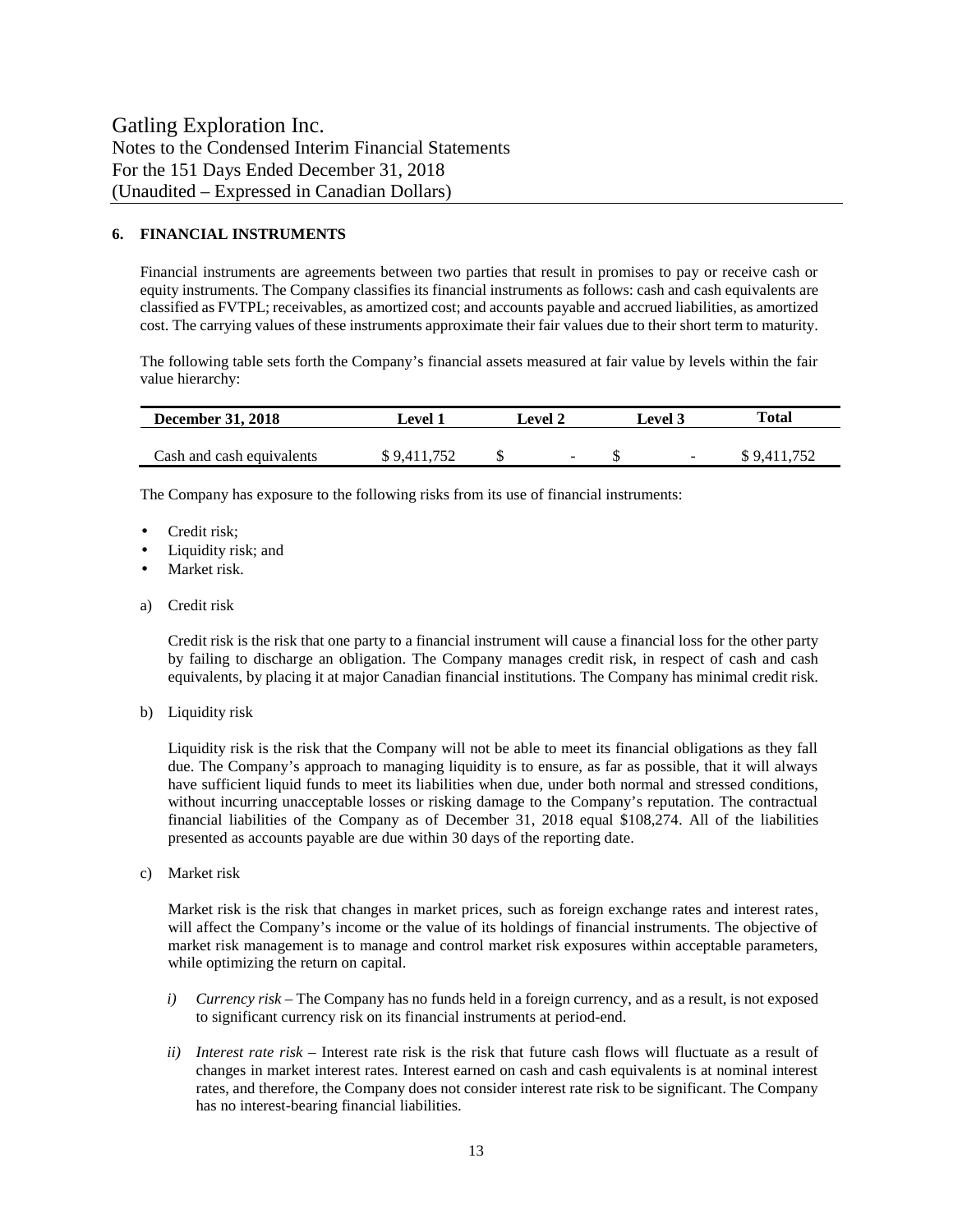#### **6. FINANCIAL INSTRUMENTS** (Continued)

- c) Market risk (continued)
	- *iii) Other price risk –* Other price risk is the risk that the fair value or future cash flows of a financial instrument will fluctuate due to changes in market prices, other than those arising from interest rate risk. The Company is exposed to other price risk on its marketable securities.
- d) Capital management

The Company considers its capital to be comprised of shareholders' equity.

The Company manages the capital structure and makes adjustments to it in light of changes in economic conditions and the risk characteristics of the underlying assets. To maintain or adjust the capital structure, the Company may attempt to issue new shares. Although the Company has been successful at raising funds in the past through the issuance of share capital, it is uncertain whether it will continue this method of financing due to the current difficult market conditions.

In order to facilitate the management of its capital requirements, the Company prepares expenditure budgets that are updated as necessary depending on various factors, including successful capital deployment and general industry conditions.

Management reviews the capital structure on a regular basis to ensure that the above objectives are met. There have been no changes to the Company's approach to capital management during the 151 days ended December 31, 2018. The Company is not subject to externally imposed capital requirements.

#### **7. EQUIPMENT**

|                                   | Equipment |         |
|-----------------------------------|-----------|---------|
|                                   |           |         |
| Cost                              |           |         |
| Balance, August 2, 2018           | \$        |         |
| <b>Additions</b>                  |           | 155,884 |
| Balance, December 31, 2018        | \$        | 155,884 |
|                                   |           |         |
| <b>Depreciation</b>               |           |         |
| Balance, August 2, 2018           | \$        |         |
| Depreciation                      |           |         |
| Balance, December 31, 2018        | \$        |         |
|                                   |           |         |
| Net book value, August 2, 2018    | \$        |         |
| Net book value, December 31, 2018 | \$        | 155,884 |

As at December 31, 2018, \$155,884 of equipment was not in use and no amortization was recognized.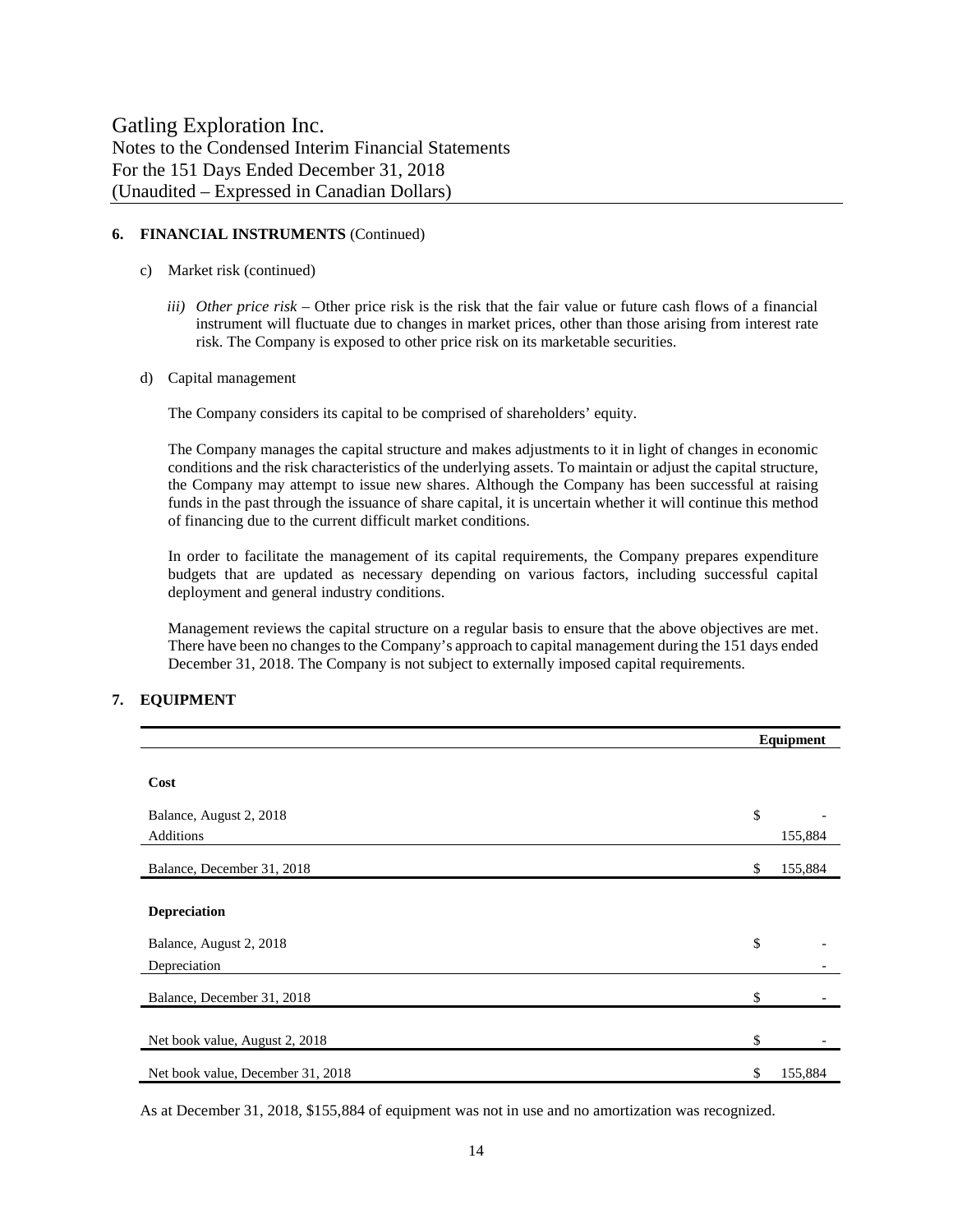#### **8. EXPLORATION AND EVALUATION EXPENDITURES**

Larder Lake Project

On September 24, 2018, as part of the Arrangement, the Company received a 100% interest in the Larder Lake Project, located in Ontario. One claim includes a 1.5% net smelter return royalty, of which 1% may be repurchased by the Company for \$750,000. The Arrangement was deemed to be a purchase of an asset. As such, IFRS 2 *Share-Based Payments* was used to determine fair value of the asset acquired. As the fair value of the assets given up to acquire the asset was more readily available, the Company valued the acquisition using the fair value of shares issued of \$0.28 per share. On September 24, 2018, the fair value of the assets acquired and liabilities assumed from Bonterra were as follows:

|                                                                                     |    | Amount      |
|-------------------------------------------------------------------------------------|----|-------------|
| Consideration provided (fair value of 33,426,512 common shares at \$0.28 per share) | -S | 9.359.423   |
| Allocated to net assets acquired:                                                   |    |             |
| Cash transferred from Bonterra                                                      |    | (7,000,000) |
| Fair value of Larder Lake Property acquired                                         |    | 2,359,423   |

Fair value of \$2,359,423 was allocated to the project and expensed for the period as exploration and evaluation costs.

#### **9. OTHER LIABILITIES**

Other liabilities consisted of the liability portion of the flow-through shares issued. The following is a continuity schedule of the liability portion of the flow-through share issuances.

|                                                                      | <b>Issued During 151</b><br><b>Days Ended</b><br><b>December 31, 2018</b> |         |
|----------------------------------------------------------------------|---------------------------------------------------------------------------|---------|
| Balance, August 2, 2018                                              | \$                                                                        |         |
| Liability incurred on flow-through shares issued November 2018       |                                                                           | 519,495 |
| Settlement of flow-through share liability by incurring expenditures |                                                                           | (5,987) |
| Balance, December 31, 2018                                           |                                                                           | 513,508 |

In November 2018, the Company issued 11,544,328 flow-through shares at a price of \$0.30 per share. The premium paid by investors was calculated as \$0.045 per share. Accordingly, \$519,495 was recorded as other liabilities.

At December 31, 2018, the Company had a remaining commitment to incur exploration expenditures in relation to its November 2018 flow-through financing of \$3,423,384.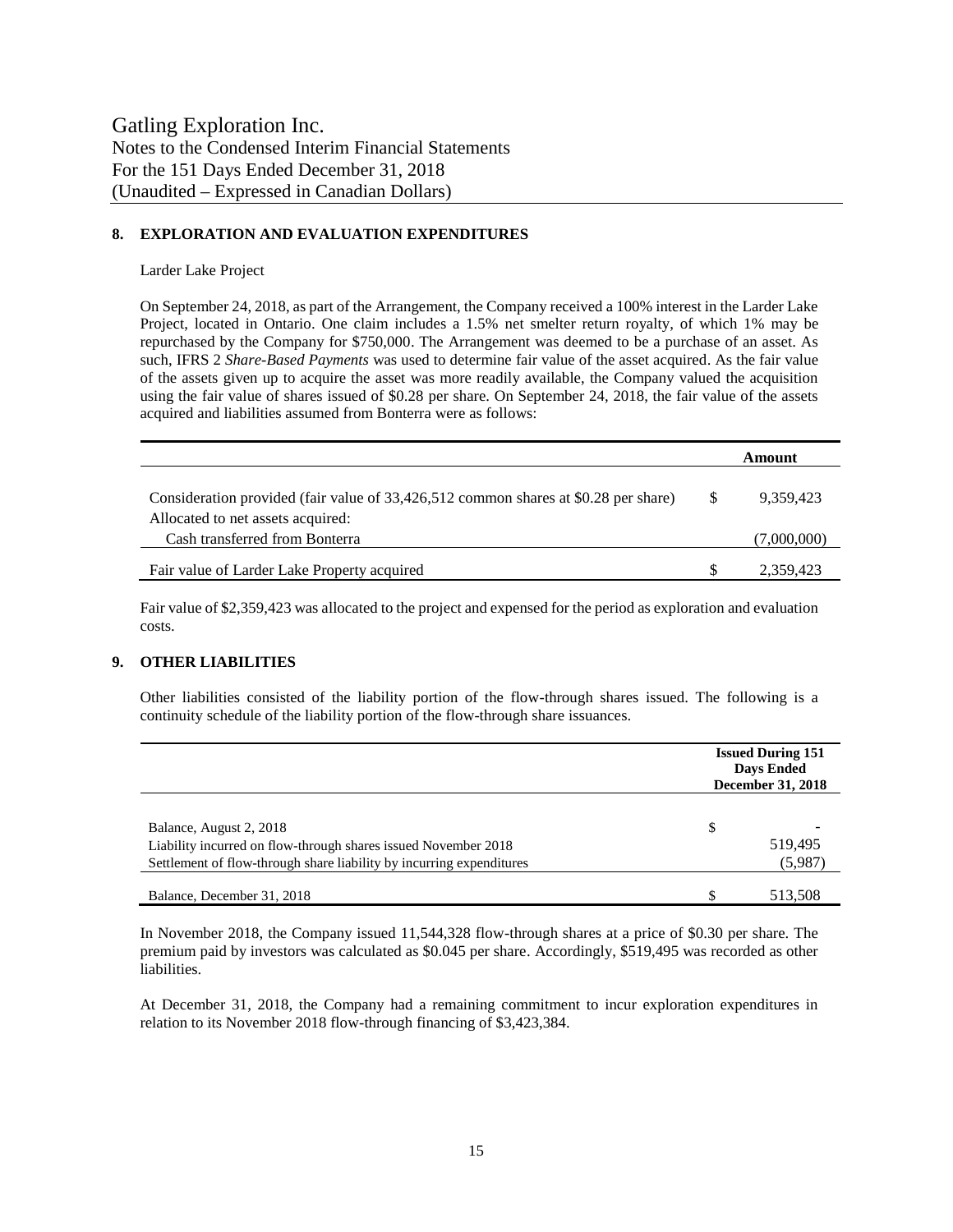#### **10. RELATED PARTY TRANSACTIONS**

These amounts of key management compensation are included in the amounts shown on the condensed interim statement of comprehensive loss:

|                                                                                                                       | 151 Days Ended<br>December 31,<br>2018 |  |
|-----------------------------------------------------------------------------------------------------------------------|----------------------------------------|--|
| Short-term compensation (consulting fees, exploration and<br>evaluation costs, management fees and professional fees) | 385,000                                |  |
| Share-based compensation                                                                                              | 629,730                                |  |
|                                                                                                                       | 1.014.730                              |  |

During the 151 days ended December 31, 2018, short-term compensation to related parties consisted of \$47,500 in consulting fees, \$45,000 in exploration and evaluation costs, \$245,000 in management fees and \$47,500 in professional fees.

Transactions with related parties are included in the amounts shown on the condensed interim statement of comprehensive loss as follows:

|                                                                                                | 151 Days Ended<br>December 31,<br>2018 |        |
|------------------------------------------------------------------------------------------------|----------------------------------------|--------|
| Related company controlled by officer and director (consulting<br>fees and office and general) |                                        | 30,000 |
| Related company with common officers (rent)                                                    |                                        | 9,000  |
|                                                                                                |                                        | 39,000 |

As at December 31, 2018, the Company had payables of \$31,500 related to shared office and administrative expenses with a company controlled by an officer and director.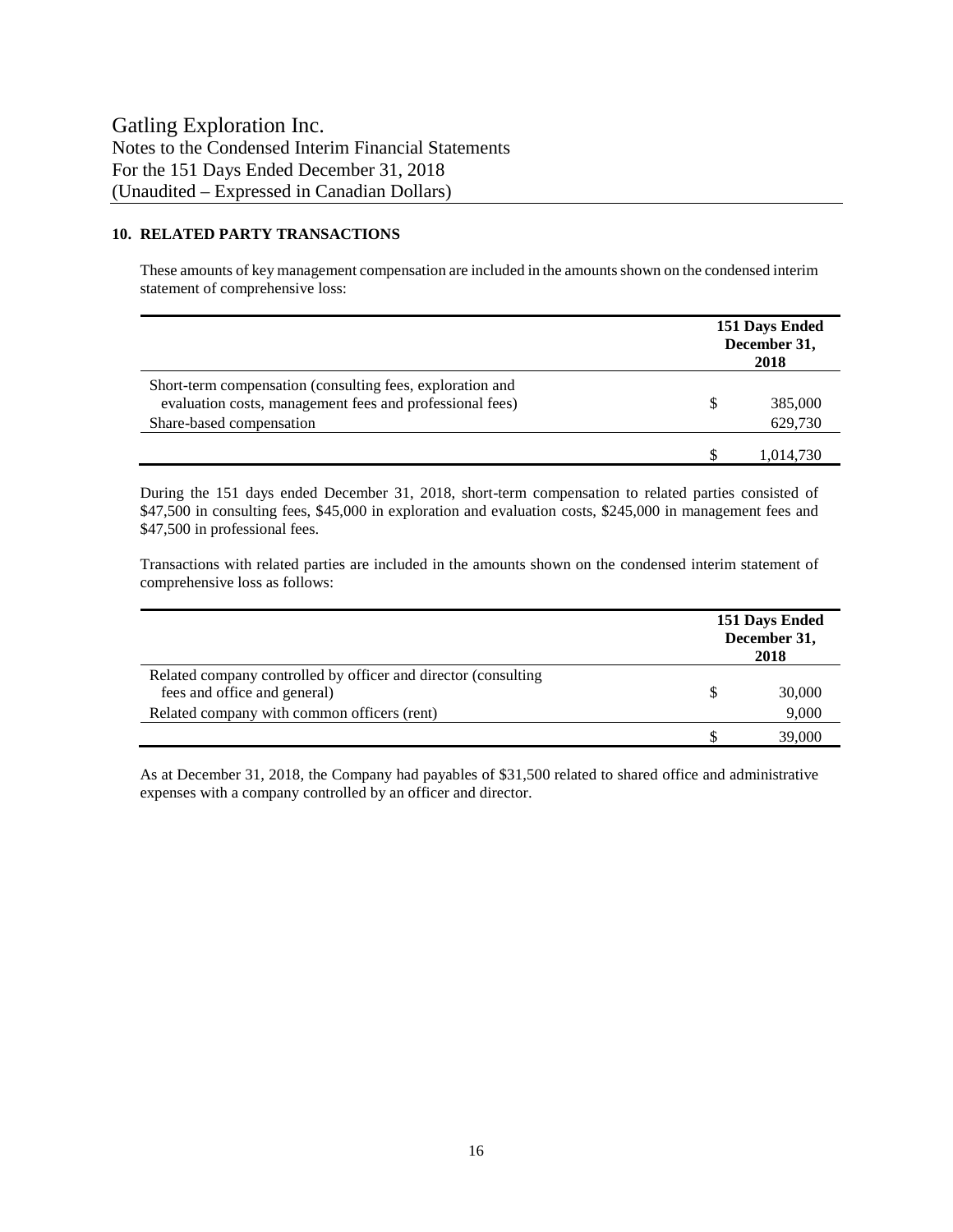#### **11. SHARE CAPITAL**

a) Authorized

Unlimited number of common voting shares without par value

b) Issued and outstanding

#### *During the 151 days ended December 31, 2018*

On September 21, 2018, the Company issued 33,426,512 common shares valued at \$9,359,423 as part of the Arrangement (note 1).

On November 26, and 30, 2018, the Company closed private placements for gross proceeds of \$3,463,298 in two tranches. The Company issued 11,544,328 flow-through common shares of the Company at a price of \$0.30.

The premium paid by investors on the flow-through shares was calculated as \$0.045 per share. Accordingly, \$519,495 was recorded as other liabilities. The underwriters received 500,000 common shares valued at \$185,000. Additional share issue costs of \$18,916 were incurred.

During the 151 days ended December 31, 2018, the Company issued 200,000 common shares for proceeds of \$42,000 on the exercise of 200,000 stock options. The value of the stock options of \$52,477 was transferred to share capital from share-based payments reserve upon exercise.

c) Stock options

The Company has a stock option plan to grant incentive stock options to directors, officers, employees and consultants. Under the plan, the aggregate number of common shares that may be subject to option at any one time may not exceed 10% of the issued common shares of the Company as of that date, including options granted prior to the adoption of the plan. Options granted may not exceed a term of 10 years, and the term will be reduced to one year following the date of death of the optionee. All options vest when granted unless they are otherwise specified by the Board of Directors or if they are granted for investor relations activities. Options granted for investor relations activities vest over a twelve-month period with no more than 25% of the options vesting in any three-month period.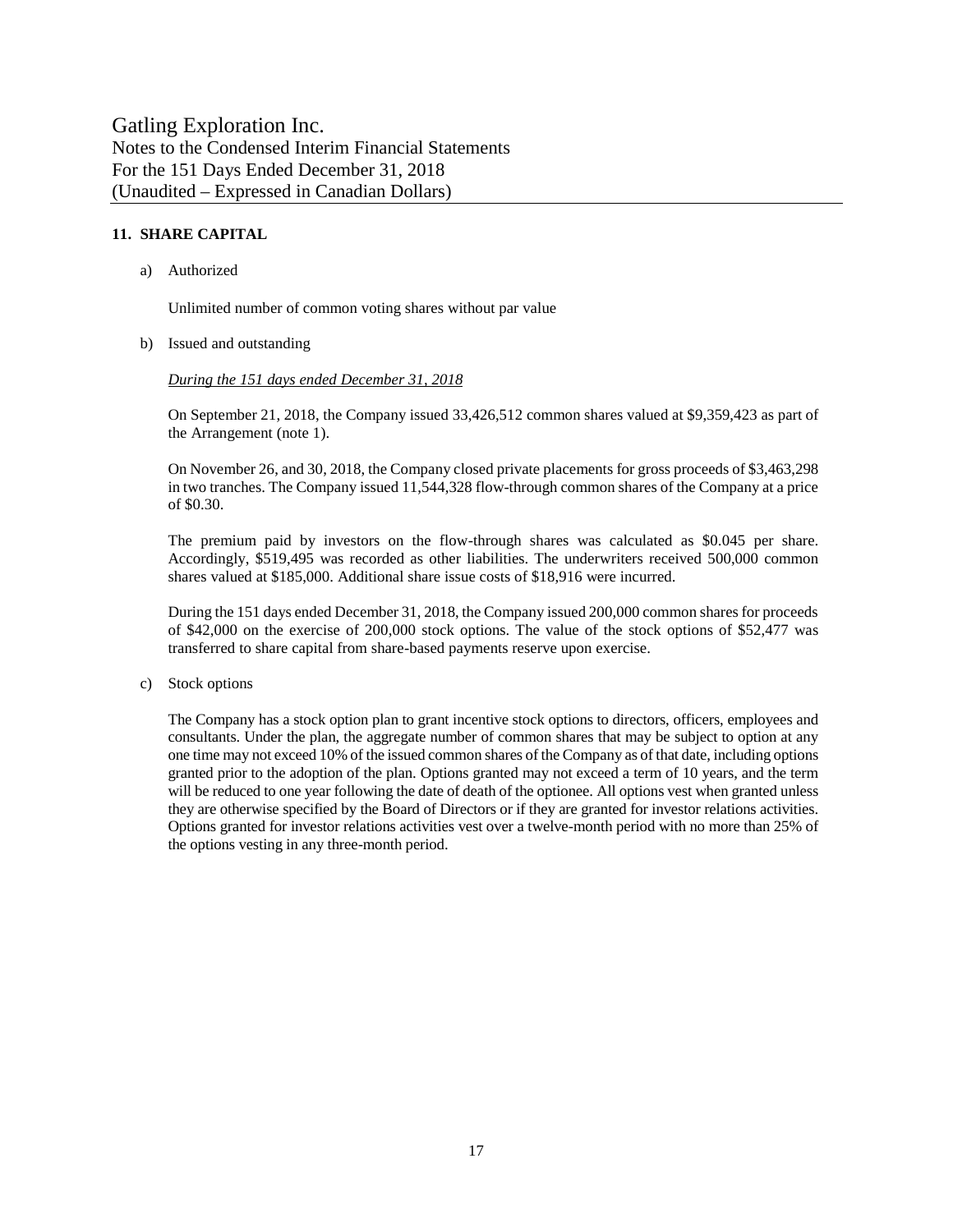#### **11. SHARE CAPITAL** (Continued)

#### c) Stock options (continued)

Stock option transactions and the number of stock options outstanding are summarized as follows:

|                                  | 151 Days Ended<br><b>December 31, 2018</b> |                                 |  |
|----------------------------------|--------------------------------------------|---------------------------------|--|
|                                  | Number of                                  | Weighted<br>Average<br>Exercise |  |
|                                  | Options                                    | Price                           |  |
| Outstanding, beginning of period |                                            | $\overline{a}$                  |  |
| Granted                          | 3,325,000                                  | \$0.21                          |  |
| Exercised                        | (200,000)                                  | \$0.21                          |  |
| Outstanding, end of period       | 3,125,000                                  | \$0.21                          |  |

The following stock options were outstanding and exercisable at December 31, 2018:

| <b>Expiry Date</b> | Weighted Average<br>Remaining<br>Contractual Life in<br>Years | <b>Exercise Price</b> | Outstanding | Exercisable |
|--------------------|---------------------------------------------------------------|-----------------------|-------------|-------------|
|                    |                                                               |                       |             |             |
| October 15, 2021   | 2.79                                                          | \$0.21                | 3,125,000   | 3,125,000   |

The Company applies the fair value method using the Black-Scholes option pricing model in accounting for its stock options granted. Accordingly, share-based payments of \$872,438 were recognized during the 151 days ended December 31, 2018.

The fair value of each stock option granted was calculated using the following weighted average assumptions:

|                                        | 151 Days Ended<br><b>December 31, 2018</b> |
|----------------------------------------|--------------------------------------------|
| Expected life (years)                  | 3.00                                       |
| Risk-free interest rate                | 2.31%                                      |
| Annualized volatility                  | 164%                                       |
| Dividend yield                         | N/A                                        |
| Stock price at grant date              | \$0.30                                     |
| Exercise price                         | \$0.21                                     |
| Weighted average grant date fair value | \$0.26                                     |

Option pricing models require the input of highly subjective assumptions regarding volatility. The Company has used historical volatility to estimate the volatility of the share price.